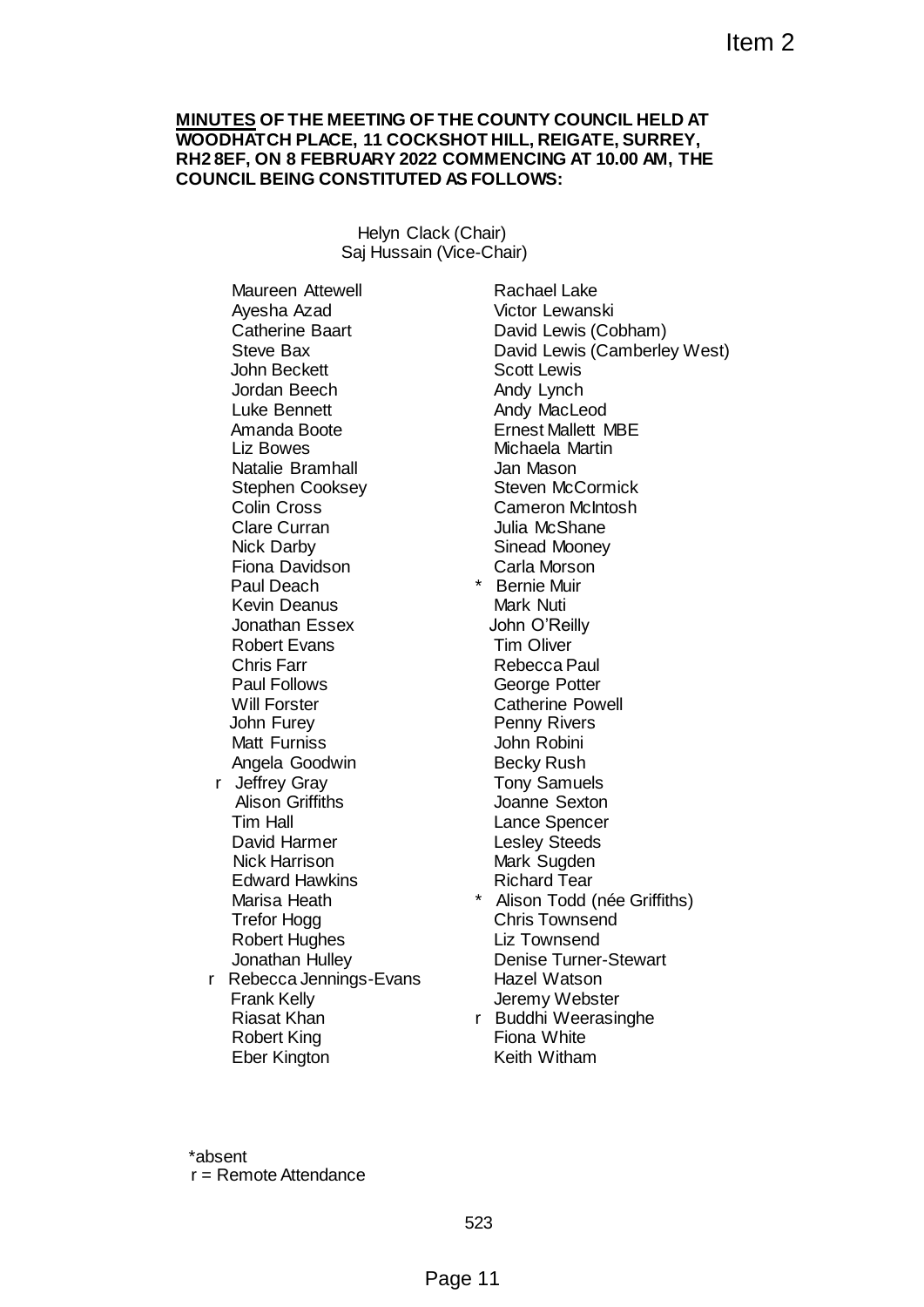## **1/22 APOLOGIES FOR ABSENCE [Item 1]**

Apologies for absence were received from Bernie Muir.

Members who attended remotely and had no voting rights were Jeffrey Gray, Rebecca Jennings-Evans and Buddhi Weerasinghe.

#### **2/22 MINUTES [Item 2]**

The minutes of the meeting of the County Council held on 12 October 2021 were submitted, confirmed and signed.

# **3/22 DECLARATIONS OF INTEREST [Item 3]**

Regarding item 5: 2022/23 Final Budget and Medium-Term Financial Strategy to 2026/27:

Rachael Lake declared a non-pecuniary interest noting that her son was an employee of Surrey County Council (the Council); and that her daughter had in the past and may in the future work with an organisation that works with the Council.

Keith Witham declared a non-pecuniary interest noting that his stepdaughter was an employee of the Council in the Finance department.

Nick Darby declared a non-pecuniary interest noting that his daughter was an employee of the Council.

John O'Reilly declared a non-pecuniary interest noting that his father received social care support from the Council.

Tim Oliver declared a non-pecuniary interest regarding item 12: Appointment of Independent Member to the Audit and Governance Committee, noting that he was involved in Terry Price's appointment to a similar position at Elmbridge Borough Council and noted that he was the Chair of trustees at Esher Sixth Form College and Terry Price was the Chair of the member board.

*Amanda Boote arrived at 10.09 am*

## **4/22 CHAIR'S ANNOUNCEMENTS [Item 4]**

The Chair noted:

 That her full announcements could be found in the Council agenda front sheet alongside the Queen's Surrey New Year Honours 2022 list and she congratulated all those Surrey residents listed.

## **5/22 2022/23 FINAL BUDGET AND MEDIUM-TERM FINANCIAL STRATEGY TO 2026/27 [Item 5]**

Before presenting the report and making his statement, the Leader noted that the 'No One Left Behind' video - (accessible using this link: [https://www.youtube.com/watch?v=E9pboD-sTPU\)](https://www.youtube.com/watch?v=E9pboD-sTPU) - set out the context of the budget and demonstrated the work underway across the county to meet the Council's guiding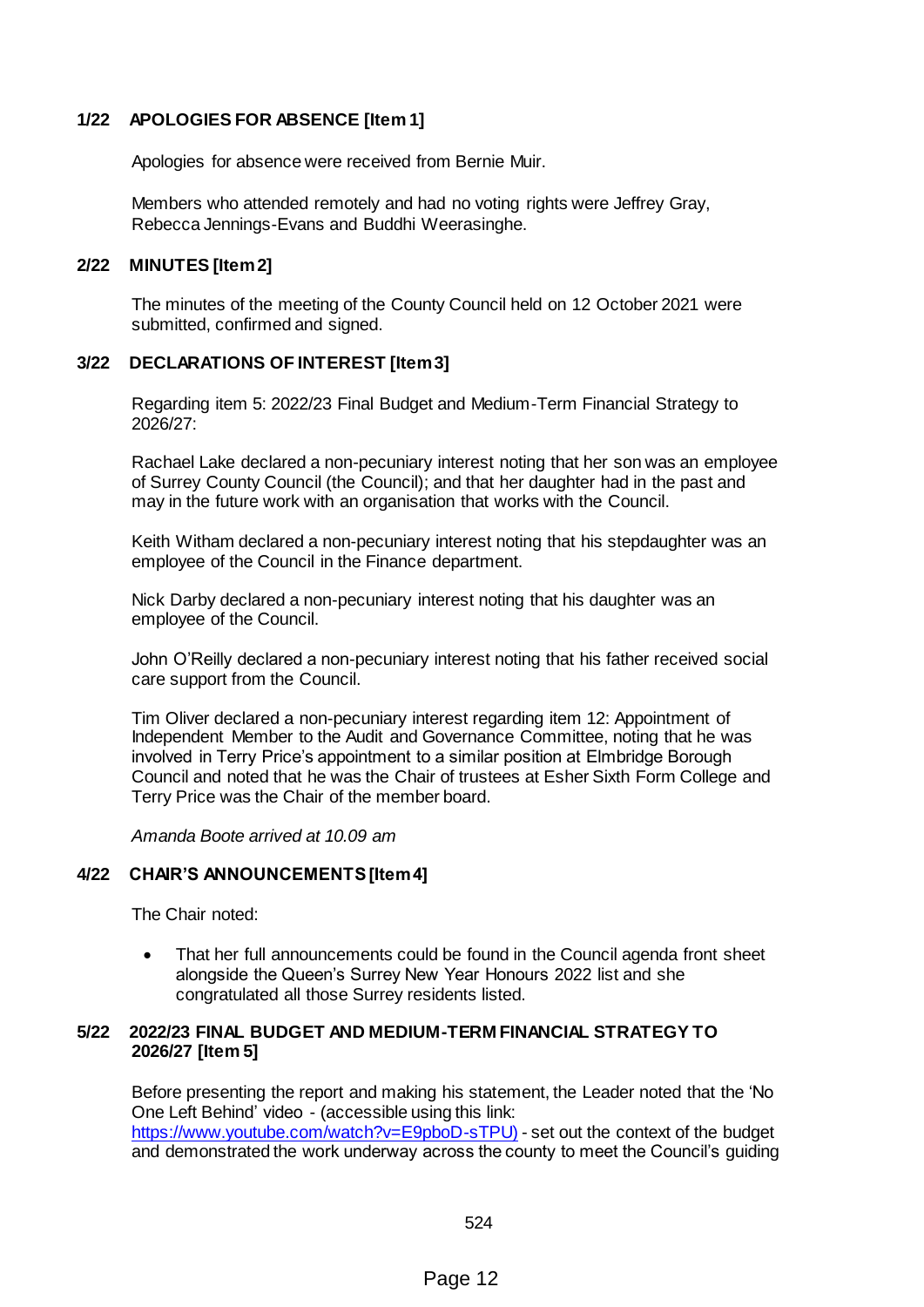principle. He noted that the video had received positive feedback and he credited the work of an apprentice at the Council, for their work in producing it.

The Leader presented the 2022/23 Final Budget and Medium-Term Financial Strategy to 2026/27 and made a statement in support of the proposed budget. A copy of the Leader's statement is attached as Appendix A.

Each of the Minority Group Leaders (Nick Darby, Will Forster, Robert Evans and Jonathan Essex) were invited to speak on the budget proposals.

Key points made by Nick Darby were that:

- Noted the context of the budget which called for a 4.99% Council Tax increase, despite inflation moving towards 7%, increasing energy costs and the National Insurance increase.
- Stressed that additional Council Tax bands were needed so those with high value properties pay more, the Council must press for a change in legislation so it could address poverty and deprivation.
- Noted that the Council needed efficiencies led through the Twin Track approach because it had been inefficient in the past and working efficiently going forward and putting residents first was what was needed.
- Noted the contrast between the Council's ambitious projects to ensure that no one is left behind and the reality of delivering that ambition, noting the following examples.
- The new IT system to cover payroll and HR, to which the Resources and Performance Select Committee in October 2020 recommended that assurances be put in place to monitor risks and progress, since then the system had faced delays and cost the taxpayer an extra £3.2 million which could have been avoided with robust programme management.
- The Agile Office Programme (AOP) had seen its estimated annual cost savings reduce from £3 million to £2.2 million a year - he sought greater collaboration on its progress.
- The Council's existing offices were not fit for purpose with £39 million needed in repair work, of that £15 million was for Quadrant Court.
- The Council had a deliberate policy on the neglect of its property assets, whilst he welcomed the intended £2 million spend on repairs on Surrey's eight children's homes, the £250,000 cost per home was due to years of neglect.
- The Council must take immediate action to prioritise its outstanding repair work across its properties, to stop the neglect and further costs to residents.
- Welcomed the intended investment in new extra care homes, supported living homes, children's homes and extra housing for those with autism, but urged that those projects must be managed properly and collaboratively.
- Welcomed the additional funding for mental health but was concerned that it was announced last-minute with little planning.
- Noted concern in the Council's borrowing costs which must be managed efficiently, whilst the costs would be used to fund flood defences and the property projects mentioned, the costs were expected to reach £80 million a year in the future - adding 6 to 8% on Council Tax bills.
- That Your Fund Surrey had cost £100 million in borrowed money, had faced delays, frustrated applicants and would cost the taxpayer; the Council's borrowing costs must be reviewed to ensure that money is targeted and spent on the most disadvantaged, reversing vital services cut to achieve efficiencies.
- Regarding the Twin Track approach, firstly it was proposed that the number of those receiving the Home To School Transport service would be reduced and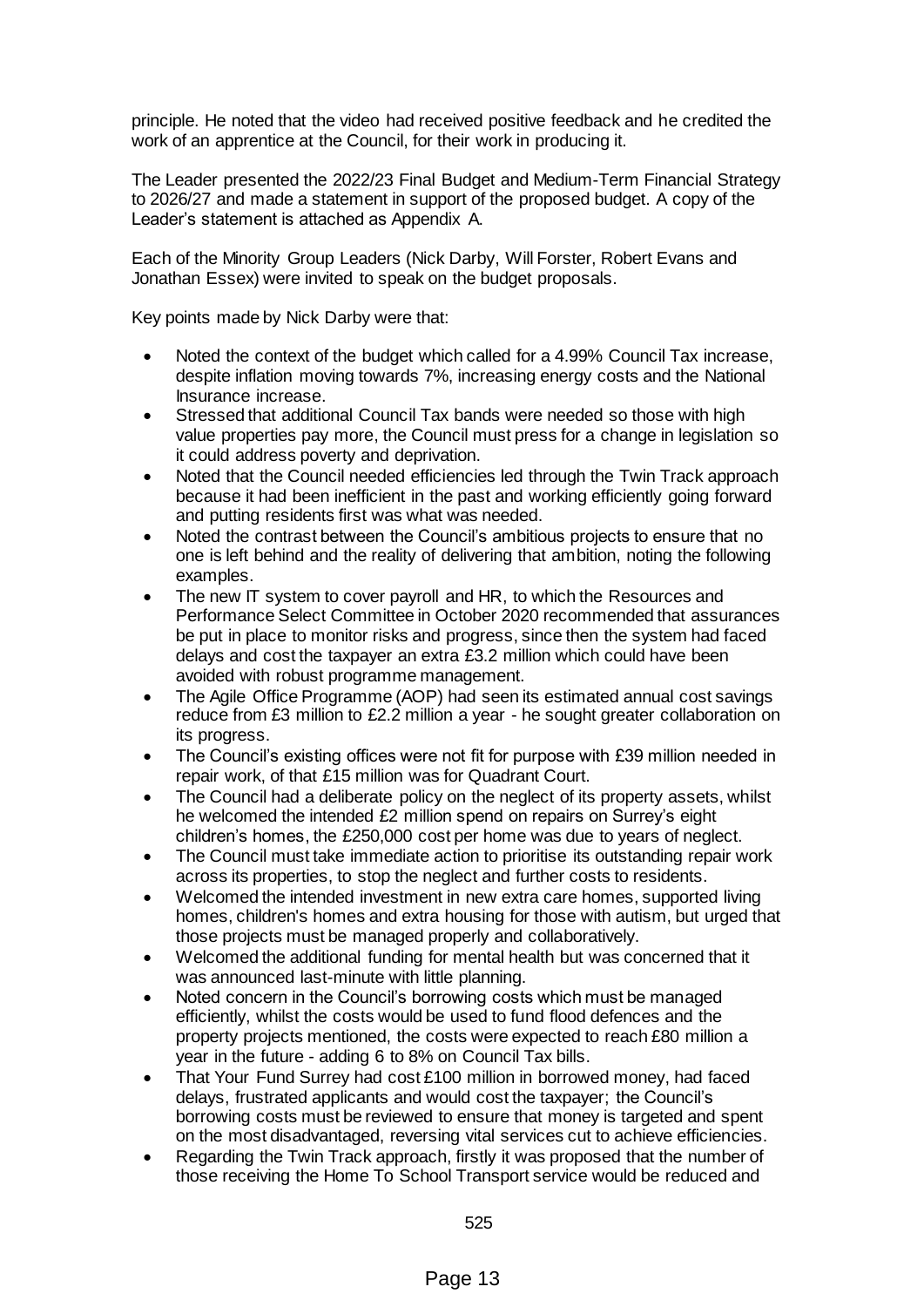those supplying the service would be squeezed; secondly fees and charges would be increased such as the annual parking permit charges.

- The Equality Impact Assessments included at the end of the budget report referenced several groups who might be affected by the multiple efficiencies in the budget including adults of all ages with physical and learning difficulties, children and young people including those with Special Educational Needs and Disabilities (SEND), older adults and their carers and women particularly in areas where they make up the majority of the frontline workforce.
- Stressed that the Council must be efficient, pay attention to detail and not waste residents' money, it must deliver on its ambitions and projects.

Key points made by Will Forster were that:

- The budget failed Surrey's residents for three reasons; it did not meet its own target of ensuring that no one is left behind.
- Firstly on Council Tax, the budget if approved would mean that Surrey's residents would pay twice for the social care reforms announced by the Government last year as a result of the combination of the 4.99% increase in Surrey's Council Tax and the 1.25% rise in National Insurance.
- The increase breaks the Conservative Party's manifesto promise not to raise taxes and would mean that hard-pressed families and small businesses already facing a cost of living crisis would be left paying more tax annually.
- That one in four Surrey households would not be eligible for the Government's proposed Council Tax rebate.
- The rise this year was due to last year's rise being deferred until after the 2021 County Council elections.
- The increase in Council Tax was meant to fund Adult Social Care (ASC), yet there was a £43 million cut to ASC and a consultation had recently closed on the closure of eight Council run care homes.
- Secondly on waste and inefficiency, the responses under item 7 highlighted that nearly £2 million a year was spent on Communications and PR, nearly £30 million a year is spent on agency and temporary staff and 1,166 staff earn over £50,000 a year.
- The Council was more interested in style over substance and was a top-heavy organisation, money should be spent on crucial services for the most vulnerable which had been cut such as ASC as noted earlier and £7.8 million in efficiencies in Children's Services which was rated 'inadequate' by Ofsted.
- The budget relied on large investment projects yet the Council had a poor track record, as uncovered at the last Council meeting nearly £50 million had been lost to investments.
- The Council had a poor record on delivery, noting the £3 million overspend on the new IT system and the Eco Park which was years behind schedule.
- Thirdly on the level of reserves, that an average resident would find it appalling that the Council had £200 million in reserves yet Council Tax was increasing by nearly 5%.
- Some of the reserves should have been used to ease the burden of residents already facing a cost of living crisis, they should be used to invest in the repairing of Surrey's roads and in supporting vulnerable residents such as those with SEND; so that money is saved in the long-term.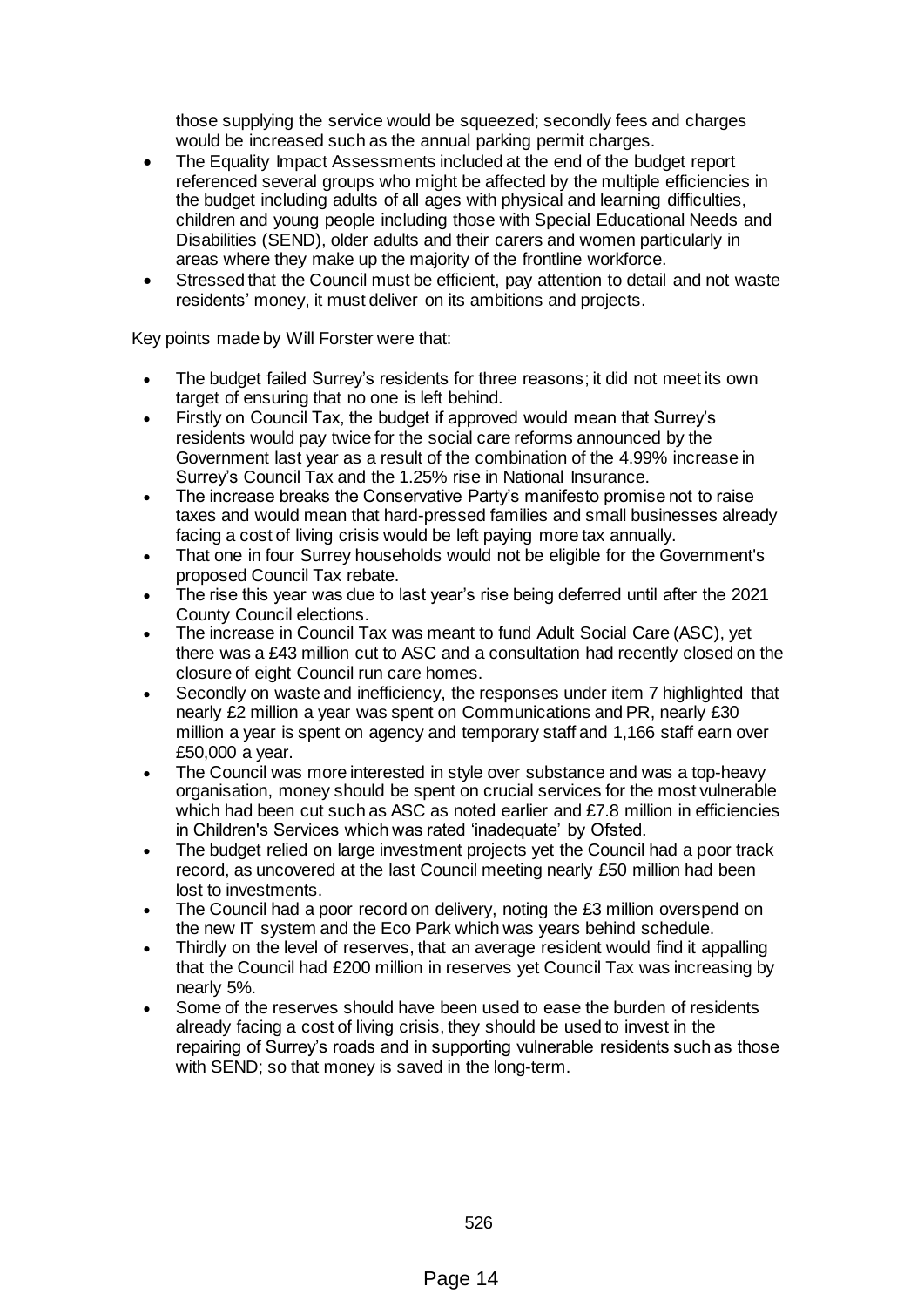Key points made by Robert Evans were that:

- Noted that whilst it was good to meet in person unlike this time last year during the height of the pandemic, it was regrettable that the Government has not taken action to give councils the flexibility in how they conduct their business.
- Stated that the Leader noted last year that Surrey was in a stable financial position so it did not need to increase Council Tax by the maximum amount and raised it by 2.5% instead, however the Leader's proposed budget this year sets out a 4.99% rise which suggested that the Council's financial position was not as stable.
- If the lower Council Tax increase last year was a tactic in advance of the 2021 County Council elections, it failed as the Conservative Party lost fourteen seats.
- That no one wants to pay more taxes than necessary, however it was the Council's duty to provide its residents with reliable services.
- Noted the upcoming Spelthorne Borough Council by-election in Stanwell North where the feedback from residents was threefold: residents were appalled at the behaviour of the Government and Prime Minister, residents were worried about the cost of living crisis, and lastly residents were unsatisfied with the state of the roads and inadequate quality of repairs and the poor public transport provision.
- There was nothing in the budget that highlighted that the Council was on the side of its residents, noting that the closure of the local fire station in Stanwell, the reduction in the number of firefighters across the county, the closures of fire stations at night and the reduction in crewing levels, did not make Surrey safer.
- The projected £0.9 million increase in the budget for the Surrey Fire and Rescue Service (SFRS) would be lost to inflation.
- Requested the Leader's guarantee that the number of firefighters would not be further reduced nor that fire stations would be closed at night.
- The increase in the budget for ASC was inadequate, despite the twelve years of austerity nationally, £100 million of the Council's £150,000 million in reserves could be spent on services rather than residents facing cutbacks.
- The efficiencies in the budget totalled £81 million on top of the £240 million made since 2018, whilst some efficiencies were due to modernisation, the majority were cuts.
- The Council would have an extra half a billion pounds to spend on making a difference to its residents - totalling up the money wasted to inefficiencies and its reserves as well as the cuts imposed on Surrey by the Government.
- Despite Surrey being a relatively wealthy county and the levelling up agenda, highlighted the inadequate Council Tax rebates offered by the Government, the Government must address how unfair the Council Tax system is and the Leader could work with Surrey's eleven MPs to lobby the Government.
- The current Council Tax system benefited those in more valuable properties, new bands beyond G and H were needed.
- The budget was a missed opportunity to address the Council Tax system and to redistribute wealth, and left residents behind.

Key points made by Jonathan Essex were that:

- Welcomed the £8 million additional funding on mental health as recommended by the Council's Mental Health Task Group.
- Welcomed the Council's call for a strategy to address child poverty which highlighted the growing inequalities across the county, but that was not reflected in the budget despite the higher cost of living, food and energy prices, the removal of the Universal Credit uplift and the increase in National Insurance.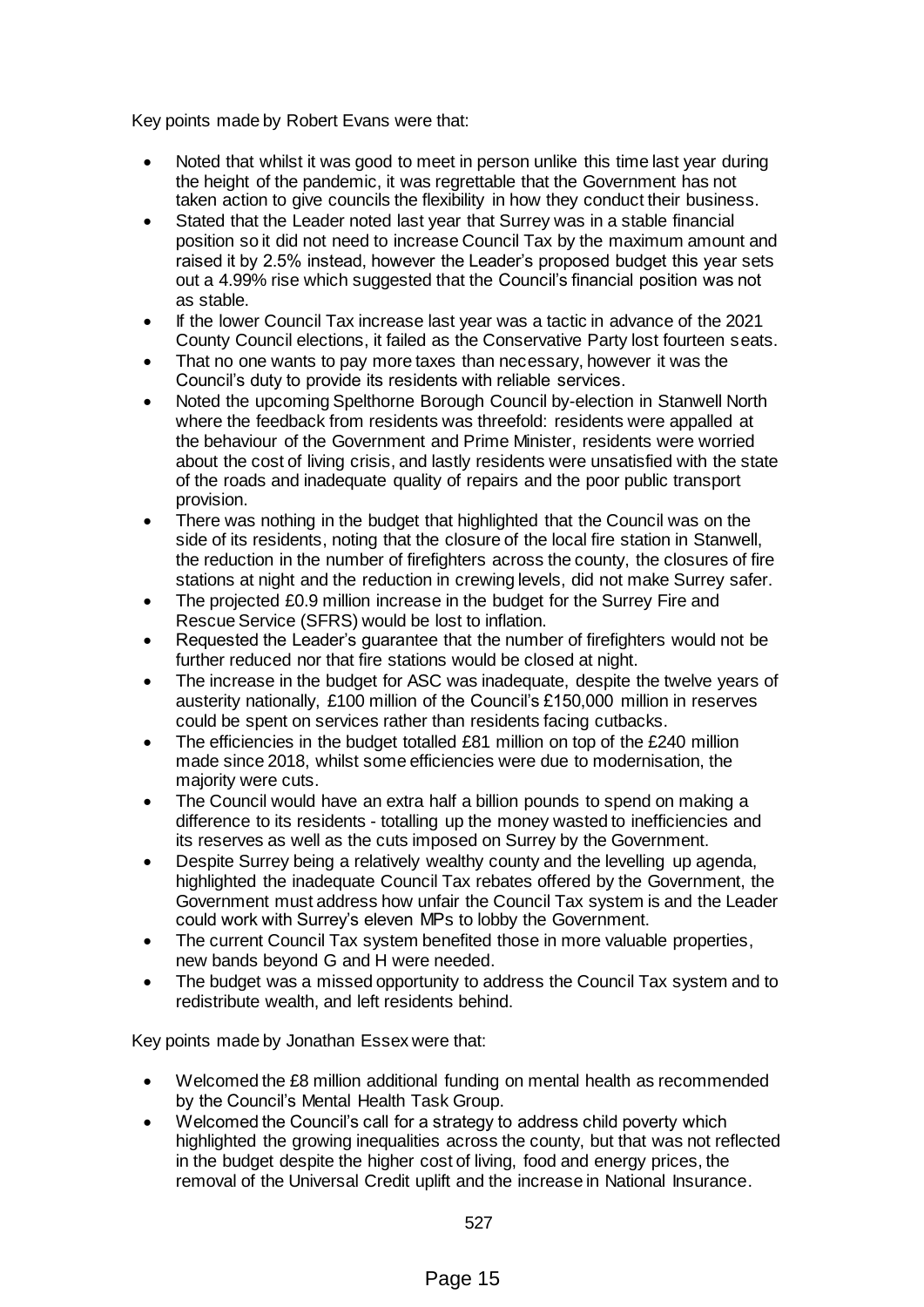- That it was positive that the budget continued to fill the gap created by the Council over the last decade in failing to provide sufficient school places for those with SEND in Surrey and commended the No Wrong Door model in the prevention of new children entering care.
- Questioned how the budget matched the commitment of no one is left behind noting the 'inadequate' rating by Ofsted of the Children's Services in 2018 - and that half of Surrey's children in care were placed outside of the county in independently run children's homes and via foster care agencies.
- Suggested that the Council should match the pay of foster carers in Surrey with that of neighbouring authorities.
- Many children and young adults were left behind due to Covid-19 and had insufficient support for the past few years, the Council must reassess its support.
- The Council must address its backlogs service-wide.
- Questioned why Surrey's public health funding per head was lower than other counties, despite the fact that Surrey residents consulted on the budget said that they wanted more spending on preventative measures and the Leader had called for change to ensure that no one is left behind.
- The Council must strengthen its investment in prevention and early intervention across all services, including Children's Services and Public Health.
- Suggested that the new Twin Track approach of joined-up thinking in the budget could be applied to Public Health investment, to Green Futures direct investment in Surrey's Pension Fund, to road safety transforming local transport provision across Surrey, to including care in the Home to School Transport provision and to extending the core bus service including coinciding the new bus service to Reigate with that to Woodhatch Place.
- The Council needed to do more, noted that his amendment outlined how it could do so through utilising reserves and delivering more for residents.

Jonathan Essex moved an amendment, presenting the following recommended alternative budget proposals (included in the supplementary agenda), which was formally seconded by Catherine Baart. This was:

## **Recommendations**

## **Council is asked to approve the following budget proposals:**

- **1.** That a Gap Analysis study be undertaken to identify additional evidence to deliver Surrey's Local Transport Plan 4 (LTP4) ambitions for modal shift. *Budget commitment: £100k to fund gap-analysis, modelling modal shift, energy use and infrastructure investment needs to decarbonise transport in Surrey.*
- **2.** That a Climate Citizens' Forum be established to explore options to reduce demand and damage from road transport in Surrey. A Climate Citizens' Forum to explore options to reduce demand and damage from road transport in Surrey. *Budget commitment: £50k to fund participation process to strengthen strategic response to deliver LTP4 and overall road transport decarbonisation in Surrey.*
- **3.** That research be undertaken to establish a baseline to enable a coordinated action-plan to target energy efficient retrofit and address fuel poverty across all Surrey homes.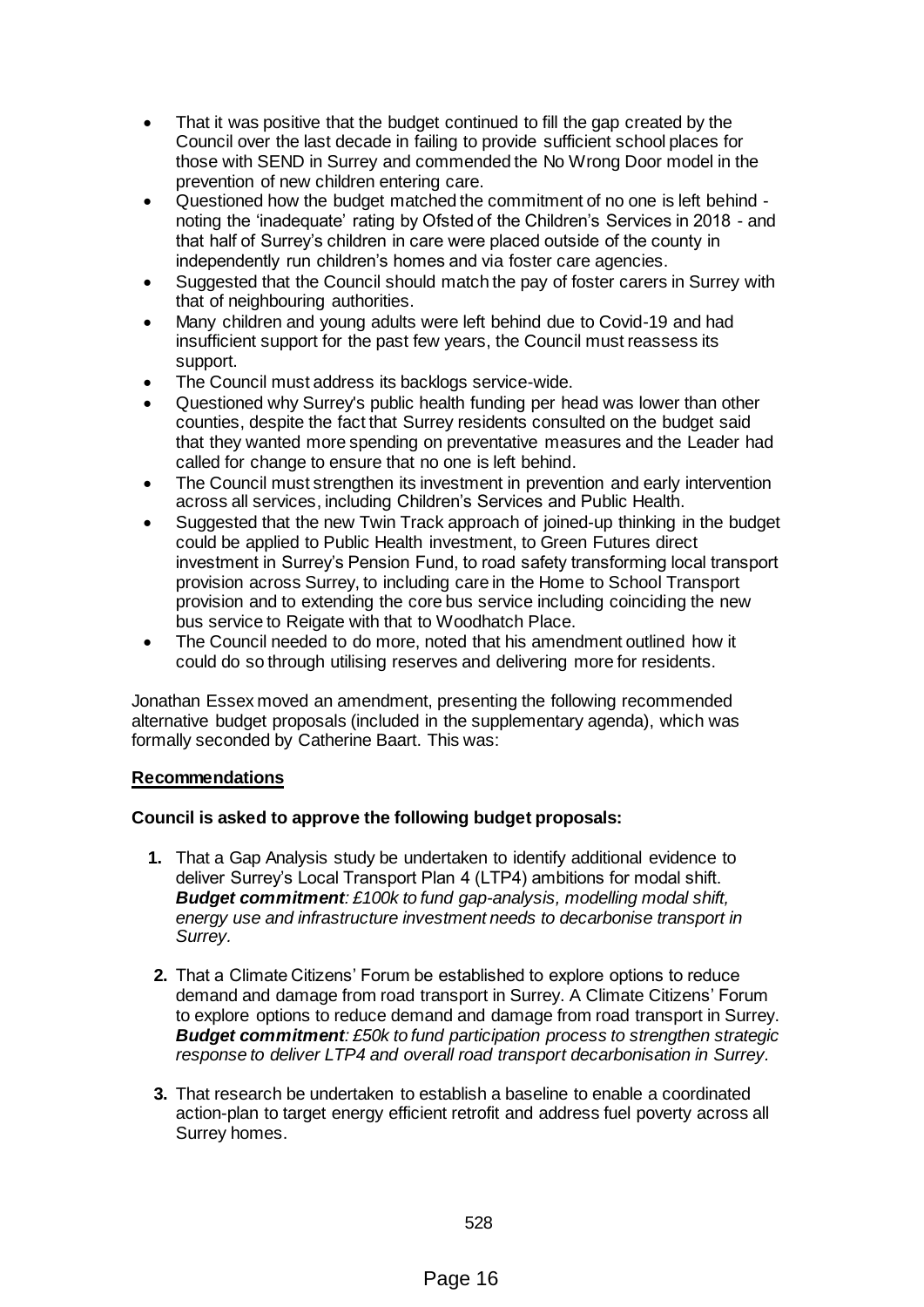*Budget commitment: £217k to fund 2 FTE – a PS11 manager and a PS10 officer (£117K) and a consultancy support (up to £100K) for a baseline study to kick-start a coordinated plan for energy-retrofit of Surrey homes.* 

**4.** That the scope of the additional £6.5 million in the budget envelope for Mental Health be widened to target early interventions to prevent and address child poverty.

*Budget commitment: In addition to the £8 million included in the budget for Mental Health, add a further £8 million, doubling the size of the earmarked fund. Extend the remit of this £16 million allocation to include Public Health and Child Poverty, as follows:*

- *Reverse the recent reduction in numbers of children's centres and universal youth services;*
- *Provision of funding to deliver the recently published child poverty strategy; and*
- *Enhance public health delivery across Surrey.*
- **5.** That the first year funding for Surrey's Bus Back Better plans be guaranteed. *Budget commitment: guarantee first year funding for Bus Back Better in Surrey County Council's BSIP bid to central government. £17.7m revenue to be met from reserves and £10m capital to be met from reprioritising the Capital Pipeline.*

| <b>Proposal</b>                                     | 2022-2023<br>revenue budget<br>impact |
|-----------------------------------------------------|---------------------------------------|
| <b>1. Transport: Gap Analysis</b>                   | £100,000                              |
| 2. Transport: Climate Citizens' Forum               | £50,000                               |
| 3. Homes: Baseline Study                            | £217,000                              |
| 4. Prevention and Early Intervention: Child poverty | £8,000,000                            |
| and Public Health                                   |                                       |
| 5. Transport: guarantee Bus Back Better funding     | Up to<br>£17,674,000                  |

## **Table 1. Summary of budget proposals to be funded from reserves**

In support of his amendment, Jonathan Essex made the following points:

- Highlighted that the amendment set out a plan for how the Council might deliver sufficient decarbonisation of Surrey's transport and homes, the level of ambition depended on funding which was vital to ensure that no one is left behind.
- The budget did not include specific plans on what was needed to transform transport or housing in Surrey which combined accounted for two thirds of Surrey's climate footprint.
- Noted that the Council had consulted on the draft Surrey Local Transport Plan 4 (LTP4) but had not yet identified the level of changes needed across Surrey to ensure that the Council would meet its climate targets.
- Residents responded to the budget consultation calling for more local participation in decision-making and the proposed Climate Citizens' Forum was a response to that, having a better understanding of what it would take for behaviour change in transport would help ensure that investments in infrastructure and bus routes would deliver on their aims.
- Whilst the Council had contracted Action Surrey who had funded the retrofit of 523 homes, but there was no overall plan to decarbonise Surrey's homes.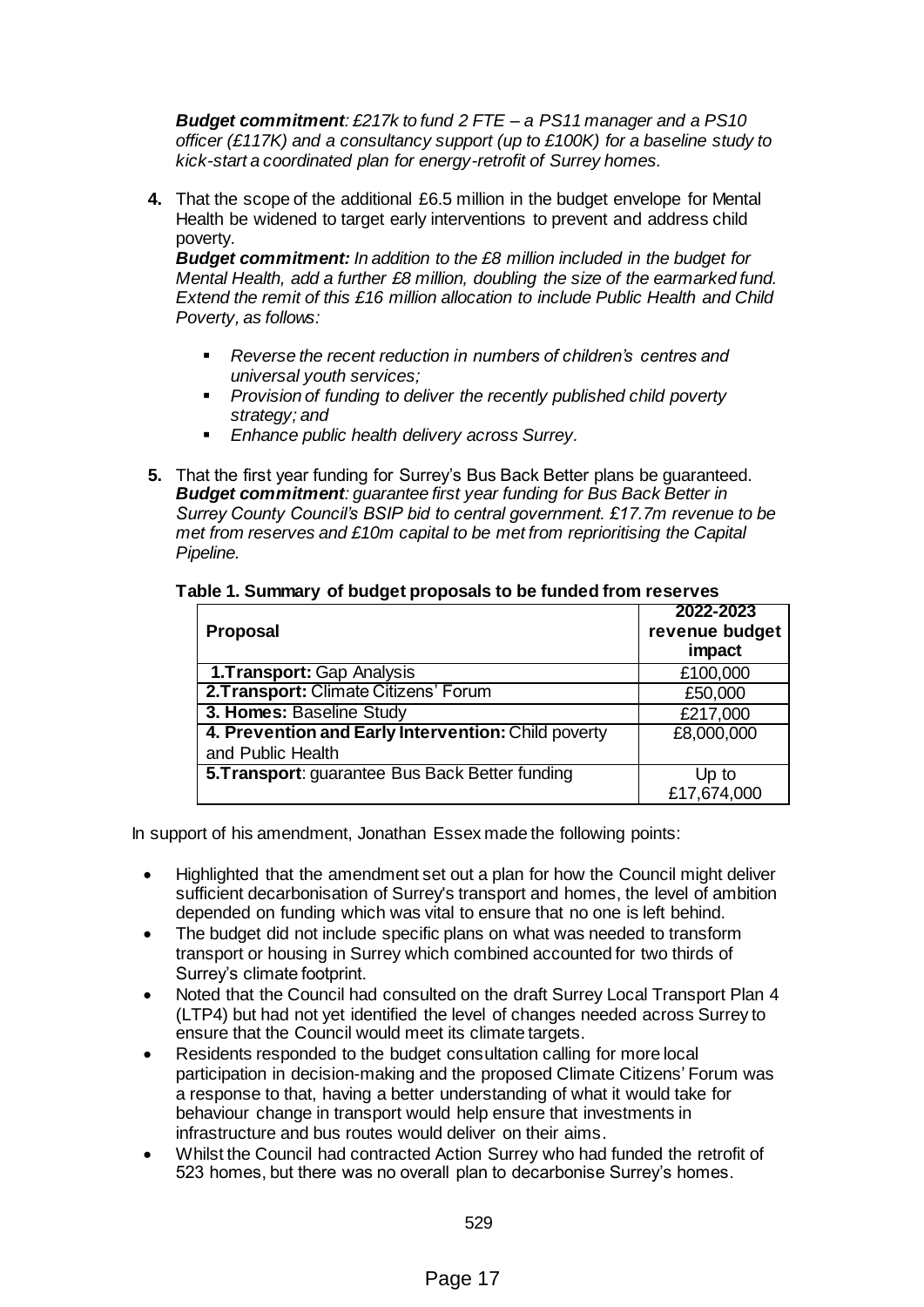- Research in 2020 showed that 62% of all Surrey's homes had an energy ranking of 'D' or worse and the Government said that all should be ranked C by 2035 and all those in fuel poverty households by 2030 - equivalent to 212,000 homes.
- The amendment called on the Council to commission a study to drive forward a plan of how the Council would decarbonise housing such as through home improvements, reducing the energy bill by £500 of an average home.
- The budget stressed the need to improve people's health and wellbeing but Surrey received less public health grant per head than elsewhere - 15% less than in 2014 - and the Council does not top that up.
- The amendment sought to address that public health grant shortfall by proposing £8 million to be placed in a reserve budget alongside the commitment to mental health, to jointly deliver public and mental health and the early intervention of Children's Services.
- That Surrey needed to 'Bus Back Better' regardless of whether the Government fully funds the Council's bid to transform bus travel or not.
- To deliver the Council's current ambitions the Council needed new thinking such as the Leader's suggestion last year for the roll out of free bus travel for all those aged under 25 years old - in order to deliver transformation and a sustainable funding model for buses in the longer-term.
- Meeting the Council's ambitions would require significant upfront investment reflected in the Council's bid for Government funding, and therefore the amendment included proposals to strengthen the Council's Green Futures programme and to widen the Council's focus on prevention.
- Noting the uncertainty of whether buses, home retrofitting, child poverty or mental health would receive Government funding, the amendment sought to ensure that all areas could be progressed together.

As seconder to the amendment, Catherine Baart made the following points:

- Noted that the proposed amendment aligned with the Council's objective of no one left behind and supported the Greener Futures agenda especially the Council's climate change targets, through decarbonising transport.
- It was vital for the Council to direct sources of funding for transport and infrastructure more effectively.
- The response to the budget survey showed that residents wanted a more active role in local decision-making and the Climate Citizens' Forum would provide a new and informal approach to achieve that as well as behaviour change.
- The house retrofit part of the budget amendment would provide a baseline to develop a roadmap of what needed to be done and the need to decarbonise heating at scale was more pressing in light of the high energy prices.
- Retrofitting homes was vital to prevent Surrey residents being left behind, through tackling health inequality and helping families struggling with fuel poverty.
- The fourth part of the budget amendment was the response to the issue that Surrey received a small amount of public health spend per head than other comparable counties and the Council did not top up that spend unlike other counties.
- Voting for the amendment would demonstrate that the Council was committed to tackling health inequality in Surrey as investment now would avoid future costs.
- Voting for the amendment to guarantee spending on the Council's first year plans for buses would demonstrate that the Council was serious about public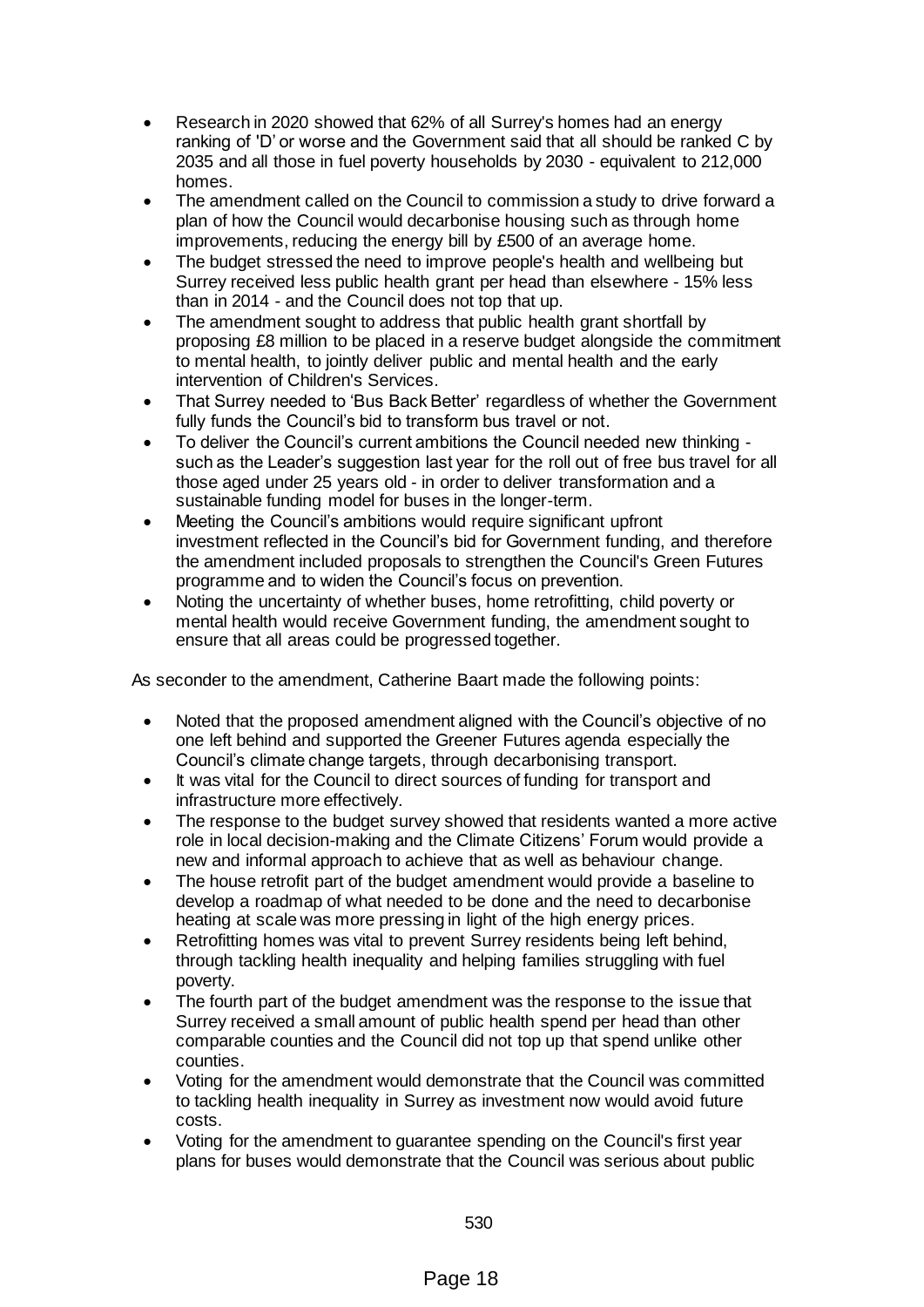transport for all - highlighting Scotland's recent introduction of free bus travel for under 22 year olds.

 The proposed amendment focused on prevention to ensure that no one is left behind, responding to residents who said that they wanted more investment in preventative services.

The Leader of the Council spoke on the amendment, making the following points:

- Noted that despite critical comments on the budget from the opposition groups, only the Green Party Group proposed an amendment.
- Noted disappointment that the amendment was not taken through the select committee system and had not involved the Cabinet.
- Regarding the first proposal there was no need to commission a further study as the Council had collated information, the Surrey Transport Plan report that went to the Cabinet in June 2021 had identified the work that was underway and pulled together the Greener Futures Climate Change Delivery Plan, the work on electric vehicle charging infrastructure and the Council's electric fleet, the Bus Service Improvement Plan, the Local Cycling Walking Infrastructure Plans (LCWIPs) and the Council's partnership with the Boroughs and District Councils on placemaking.
- Regarding the second proposal in relation to a proposed Climate Citizens' Forum, another forum was not needed as through the work of the Greener Futures Board, the Council was engaging with a number of organisations, businesses and residents across the county to understand their concerns.
- Similarly, the Surrey Climate Change Commission had wide engagement and the once approved the LTP4 would go out for a further targeted consultation.
- Regarding the third proposal on energy retrofitting some of that information was included in the responses under item 7 - the Greener Futures Climate Change Delivery Plan set out targets such as 20% of fuel poor homes would be decarbonised by 2025.
- Additional Government funding would be vital to accelerate decarbonisation alongside the Greener Homes Grant and the Home Upgrade Grant; and three additional officers had been funded through the Council's Transformation Fund as well as £150,000 in funding to strategically map fuel poor and off-gas homes.
- The Council would look to identify unregistered private landlords and help the Borough and District Councils to enforce the minimum energy efficiency standards.
- Regarding the fourth proposal on child poverty, highlighted the recent Cabinet report on a child poverty strategy which set out a collaborative approach and signposted the issues and set up a process for submission of business cases on future projects and scaling up community-led initiatives.
- That children's youth provision delivered via third parties had been effective and the reorganisation of children's centres and the creation of early help and family resilience services had been effective; therefore an additional £6.5 million as proposed was not needed.
- Opposed the five proposals which were all to be funded from reserves as the Council's reserves were not excessive, £25.7 million coming out of reserves would see a 17% reduction in those available balances over the first five years of the Medium-Term Financial Strategy which was unacceptable.

Four Members made the following points on the amendment:

 The Council was three years into its climate emergency, yet the budget did not reflect that emergency.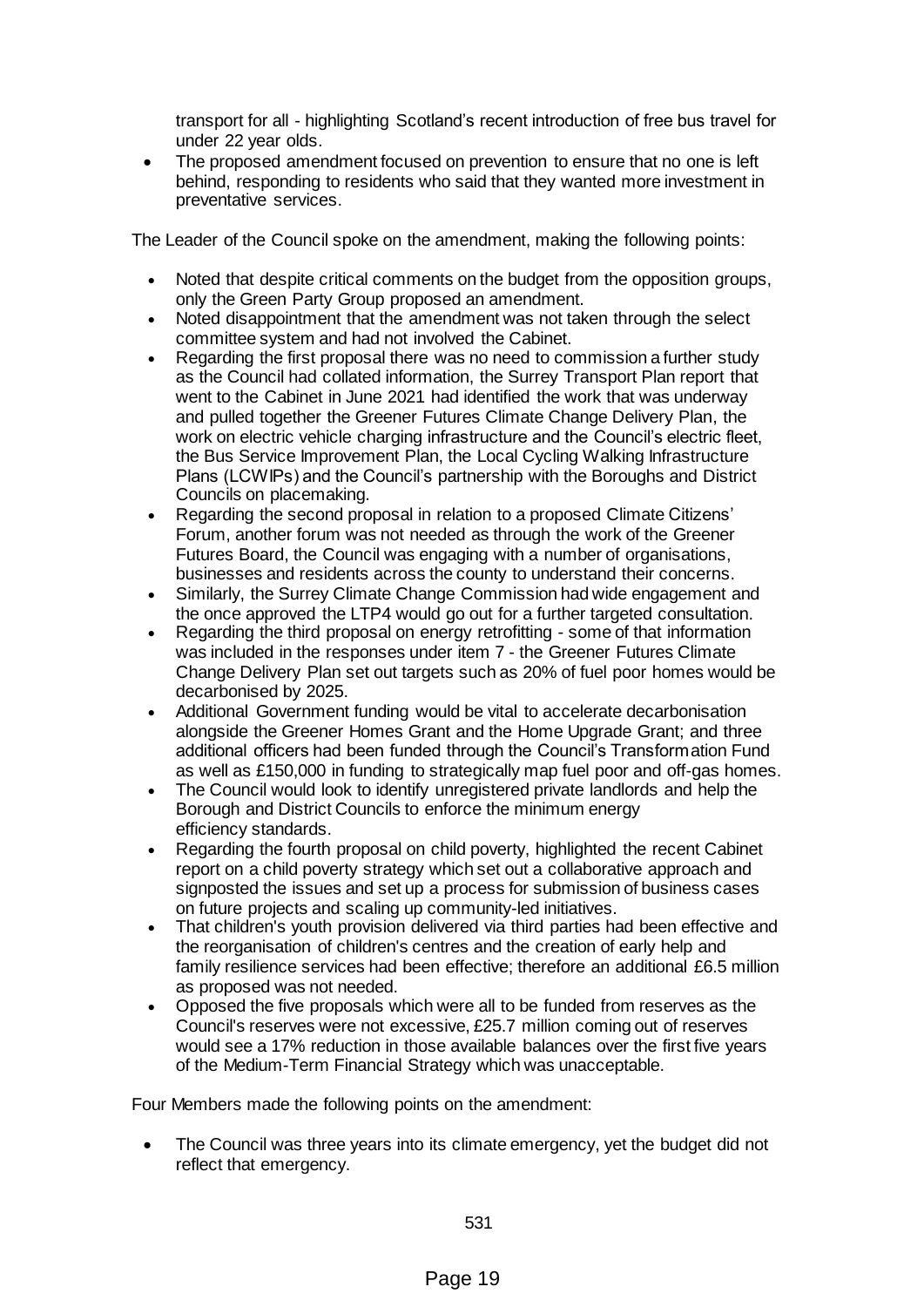- Noted that 40% of Surrey's 6.6 million tonnes of carbon emissions came from transport, Surrey was an outlier due to more roads and cars.
- That the draft LTP4 was an ambitious plan and could deliver positive change such as cutting carbon emissions yet did not believe that the LTP4 or the Greener Futures Climate Change Delivery Plan would bring about the required behavioural change.
- The £100,000 suggested to fund a gap analysis was essential to understand the nature of the problem.
- Ensuring the behavioural change was a large challenge and supported the suggestion of setting up a Climate Citizens' Forum.
- The second largest driver of carbon emissions was Surrey's homes which generated 28% of that 6.6 million tonnes each year, only 600 homes had been upgraded out of 30,000 to be done by 2030.
- Noted disappointment as Bus Back Better was hoped to deliver better services yet was unsure whether Surrey would receive any or adequate funding.
- That the Council needed to find a way to reduce local traffic, 90% of journeys could be accommodated by other means of transport and that required behavioural change which the amendment sought to address.
- That rather than some of the Borough and District Councils like Runnymede Borough Council having to cut school bus services, the Council should accelerate the provision of multi-modal transport with buses central to that.
- Emphasised the importance of funding across Surrey particularly north Surrey - to enable the independence across the generations such as through internet accessibility - particularly north Surrey - which consistently had minimal Government funding.
- That buses were critical to decarbonising Surrey and the service provision needed to be increased.
- Noted a negative testimony of a resident regarding their social housing.
- Moving from 58 family centres to 22 was a cost-cutting decision and the Council must focus on those most in need through prevention and would continue to work with the local Borough Council and other authorities to try to gain funding.
- Referred to the 'No One Left Behind' video introduced by the Leader which showed the work of local community foodbanks vital during the pandemic and would continue to be as a result of the increased cost of living.
- Fuel cost rises were affected by the lack of insulation and other climate change measures that the budget did not address and the amendment could.
- Surrey had many wealthy areas that were often bordering areas of deprivation.
- Unlike many of the Borough and District Councils, the Council had reserves that it could use to great effect.

Robert Hughes raised a point of order under Standing Order 22, procedural motion: "that the question be now put".

In response, the Chair highlighted that no other Members had requested to speak so she asked the proposer of the amendment to respond.

The Chair asked Jonathan Essex, as proposer of the amendment to conclude the debate:

- That the usage of foodbanks was an example of those already left behind.
- Stressed that early intervention and prevention was needed especially as a result of the pandemic, the amendment called for a review of early intervention for children, early years and teenagers; noting that mental health issues were likely a reflection of the lack of early intervention.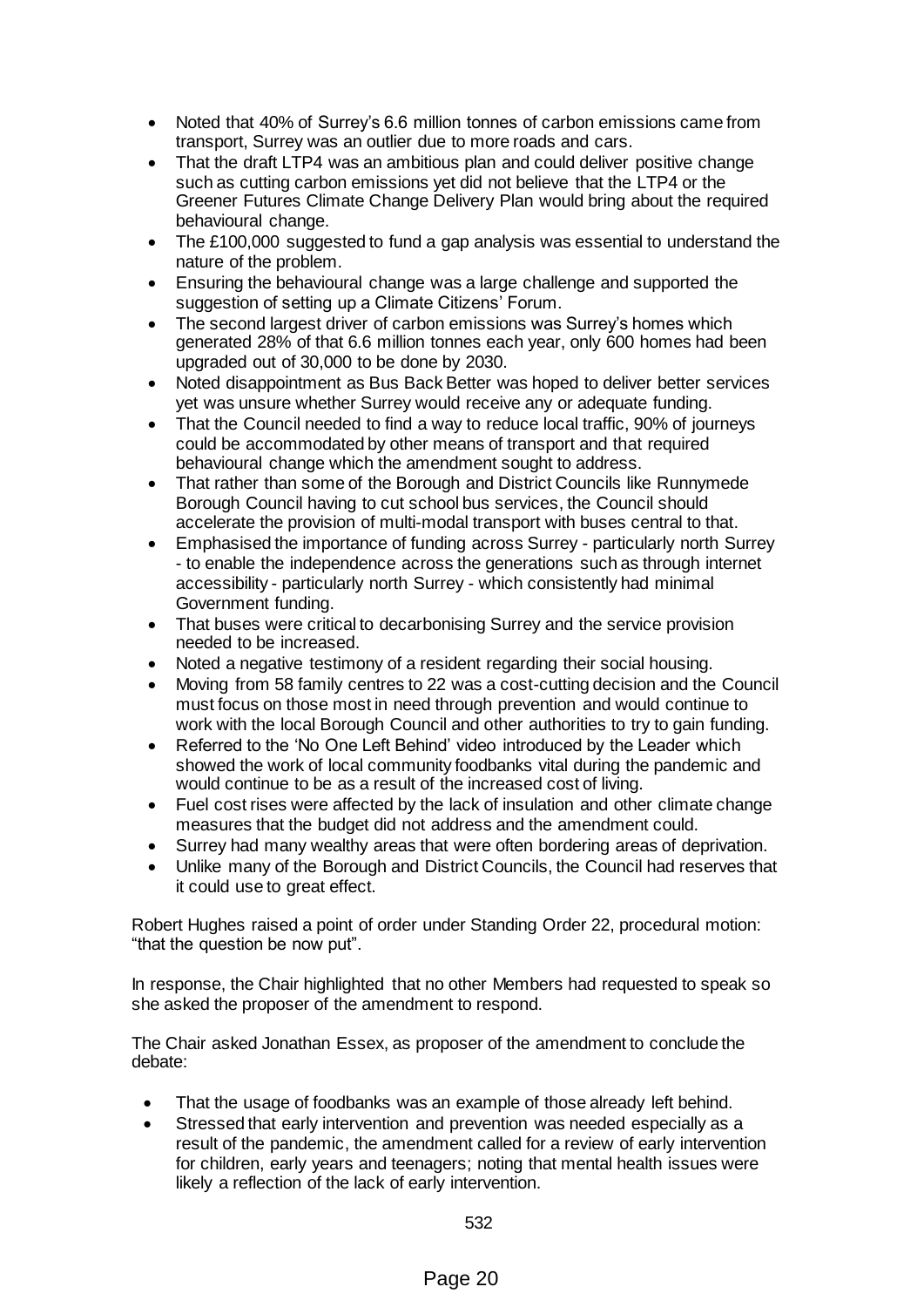- Welcomed the news that the Council was planning to do a baseline study to locate the fuel poor houses in Surrey and hoped that once completed all houses would be reviewed.
- Contrary to the Leader's comment that the Council did not have to spend £25.7 million from the reserves, some of that figure might be required if Surrey was not given any funding for Bus Back Better.
- That the amendment signalled that the Government must release funding so councils could progress their work on transforming bus services.
- The amendment called for a transformation in buses and other areas listed; the Council needed to be more entrepreneurial in its approach to address the challenge of buses and needed adequate resources.

The amendment was put to the vote with 31 Members voting For, 43 voting Against and 2 Abstentions.

The following Members voted for it:

Catherine Baart, John Beckett, Amanda Boote, Stephen Cooksey, Colin Cross, Nick Darby, Fiona Davidson, Jonathan Essex, Robert Evans, Chris Farr, Paul Follows, Will Forster, Angela Goodwin, Robert King, Eber Kington, Andy MacLeod, Ernest Mallett MBE, Michaela Martin, Jan Mason, Steven McCormick, Julia McShane, Carla Morson, George Potter, Catherine Powell, Penny Rivers, John Robini, Joanne Sexton, Lance Spencer, Liz Townsend, Hazel Watson, Fiona White.

The following Members voted against it:

Maureen Attewell, Ayesha Azad, Steve Bax, Jordan Beech, Luke Bennett, Liz Bowes, Natalie Bramhall, Helyn Clack, Clare Curran, Paul Deach, Kevin Deanus, John Furey, Matt Furniss, Tim Hall, David Harmer, Edward Hawkins, Marisa Heath, Trefor Hogg, Robert Hughes, Jonathan Hulley, Saj Hussain, Frank Kelly, Riasat Khan, Rachael Lake, Victor Lewanski, David Lewis (Cobham), David Lewis (Camberley West), Scott Lewis, Andy Lynch, Cameron McIntosh, Sinead Mooney, Mark Nuti, John O'Reilly, Tim Oliver, Rebecca Paul, Becky Rush, Tony Samuels, Lesley Steeds, Mark Sugden, Richard Tear, Denise Turner-Stewart, Jeremy Webster, Keith Witham.

The following Members abstained:

Nick Harrison, Chris Townsend.

Therefore it was **RESOLVED** that:

The amendment was lost.

Returning to the original budget proposal and recommendations as published in the agenda, ten Members spoke on it:

- Noted that it was uncharacteristic that the Liberal Democrats and Labour Party were supporting reductions in Council Tax and that it was delusional to believe that they were the supporters of the Council taxpayer.
- That the opposition groups had argued for more spending yet had not said how that would be funded.
- That the opposition groups had not made it clear what they were objecting to, questioned whether it was the 0.99% increase for inflation and paying the living wage or the 3% for ASC precept, or the 1% increase for mental health.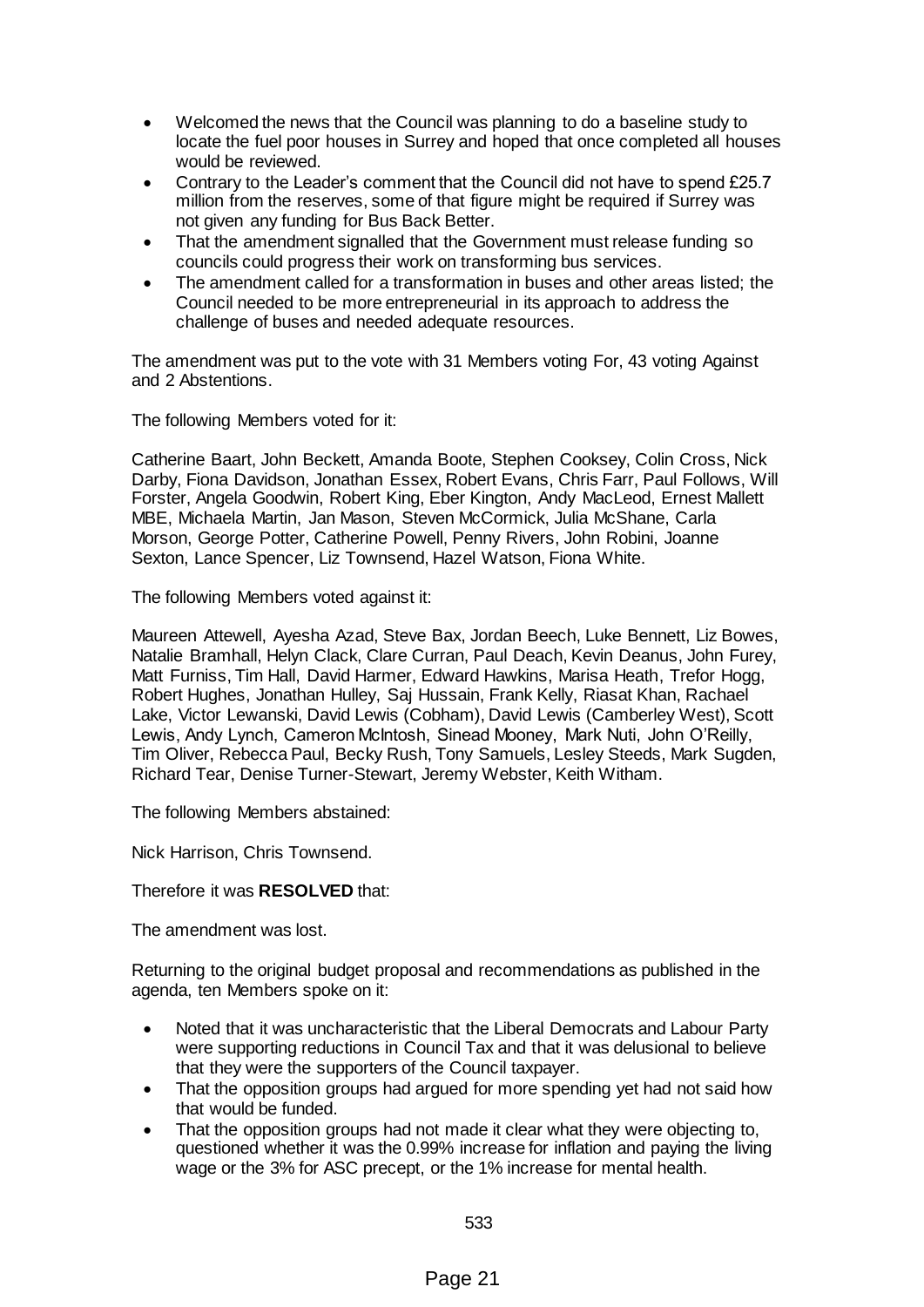- That the budget was credible and would deliver for Surrey's residents, leaving no one behind.
- Recognised the need to some extent for budget cuts due to the continued inadequate funding from Government, and the Council's history of financing and its over-cautious approach to reserves.
- Noted concern on the impact on Children's Services and care services due to the Council's cuts to its budget annually, referred to reducing the demand concerning Looked After Children through new practice models.
- Had seen little evidence of early intervention being achieved in adults and children's care despite dedicated funding annually.
- Welcomed the plans for additional places for children with SEND, however a lot of those places had yet to be delivered and there was a reliance on increasing the use of foster carers.
- Highlighted the high cost of agency staff as asked under item 7 and noted the difficulty in reducing those costs.
- That taxation had been increased through the backdoor with increases at local government level contrary to the national promise by the Conservative Party to cut taxes.
- Highlighted that if the Council did not deliver on what it has outlined in the budget, it would not make those savings nor carry out its functions.
- That over the past seventeen years the Council had built only seven extra care homes yet its aim was to build 725 houses, once built the Council could save between £20 and £36 million a year.
- Questioned the no one is left behind rhetoric, noting a divisional example where in West Molesey over Christmas in conjunction with a local vicar, had faced obstruction from the Council in housing three rough sleepers in a Councilowned disused building.
- Noted that since 2018, the Council's Transformation Programme had delivered £240 million in efficiencies, yet Members from the opposition groups failed to recognise that through that work and financial management the Council had built a strong financial base to deliver its services.
- That the Council had built back depleted reserves and undertaken investment all at the same time as reducing financial risk and delivering service improvement.
- That the Conservative Party administration had continued to act responsibly with taxpayers' money delivering services efficiently.
- That the Council's financial resilience was evident through the pandemic where services continued to be delivered and staff worked tirelessly to protect and support Surrey's communities and businesses.
- That the Council recognised the financial pressures faced by many and that the health and wellbeing of Surrey's residents was of paramount importance, the proposed 4.99% increase in Council Tax would be invested in supporting vulnerable residents.
- Commended the ambition of no one is left behind in the Community Vision for Surrey in 2030 but noted concerns in whether the Council's actions and budget would meet that ambition.
- Noted the cynicism in politics due to the contradiction between what politicians say and what they do and questioned how the Council was matching its words with its actions.
- Having asked at question at the Children, Families, Lifelong Learning and Culture Select Committee on what the £13.8 million of proposed efficiencies in that directorate would mean, the Equalities Impact Assessments in the budget highlighted the multitude of groups affected.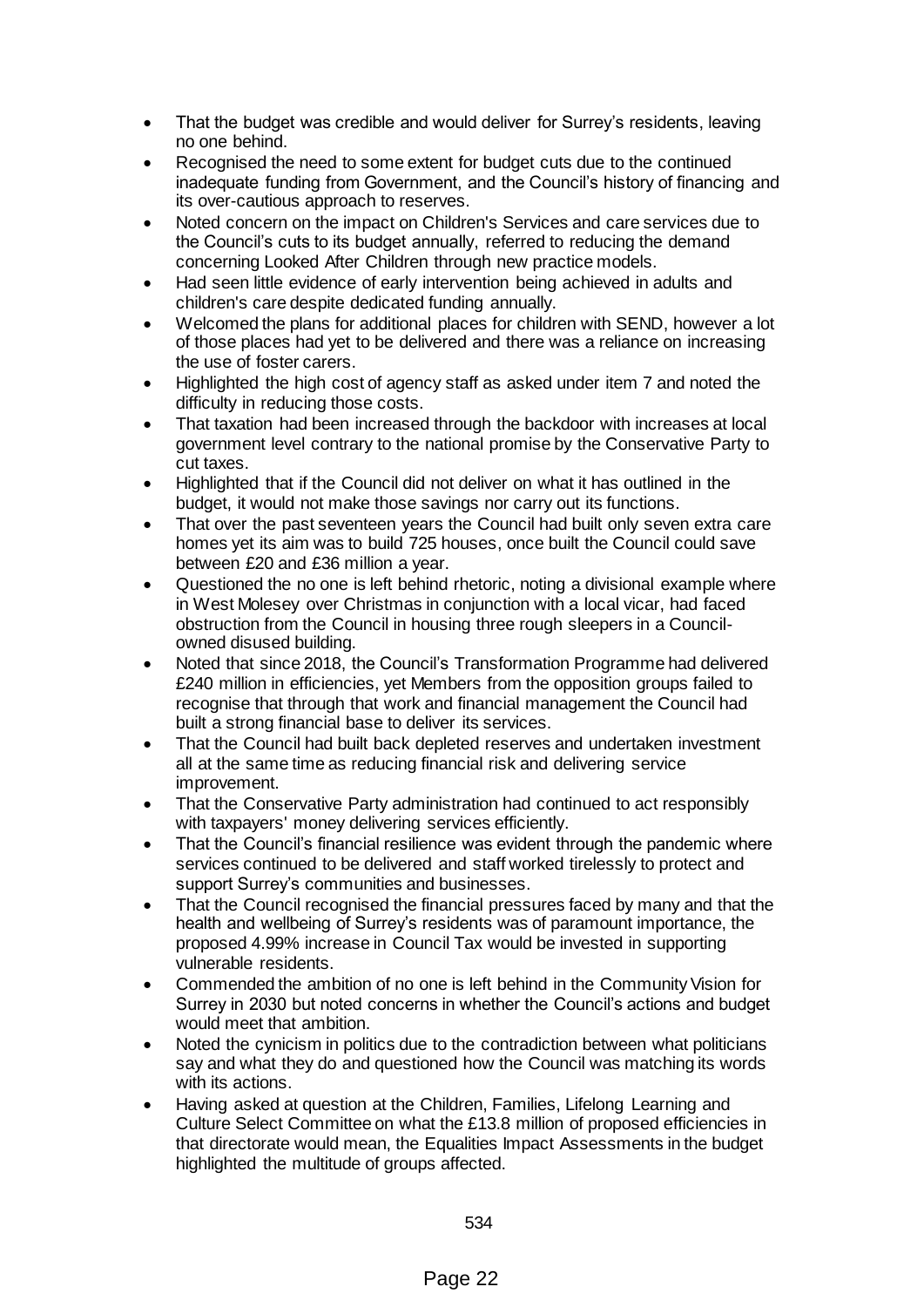- That the negative impact cited in respect of children and young people was the reduction of services to those Not in Education, Employment or Training (NEET) therefore having a more severe impact on children from lower income households.
- Noted that the Disabled Children's Partnership had undertaken an investigation which showed that Surrey was ranked as the worst area in England in real term cuts to disabled children's services between 2015-2020 with cuts of £7.8 million.
- Noted an example of lived experience from a local resident who fostered children with disabilities and complex health problems, who had explained that disabled children in Surrey wait months for assessments and equipment.
- Noted testimonies from parents about the negative consequences of implementing efficiencies in Home to School Transport for SEND children, in one case a child lost a full year of schooling.
- That such situations whilst not intentional, happened too frequently and in relation to the budget questioned how committed the Council was to no one is left behind.
- Supported the budget and the Capital Programme; and a study of the highways, transport and infrastructure projects demonstrated a commitment to spend on projects and delivered on the Council's promise to prioritise infrastructure plans to meet the needs of residents and to enable the Greener Futures Climate Change Delivery Plan.
- That the key capital spending commitment of £125 million this financial year towards highways, transport and environment included the funding of £4 million towards the River Thames Scheme and £16.1 million for the A320 north of Woking and Junction 11 of M25.
- That £43.8 million over a five-year period would be used to fund the A320 north of Woking and Junction 11 of M25 that would benefit local residents and looked forward to working with the Cabinet Member for Transport and Infrastructure.
- Emphasised that the Council was delivering key infrastructure projects for the residents of north-west Surrey.
- Welcomed the additional £1.5 million in funding to deliver the Farnham town centre infrastructure programme, asked Members who represented Farnham to back the budget and the investment in the town centre.
- Highlighted that all Members were Corporate Parents, the Council was committed to giving children and young people in Surrey's care the best opportunities in life after having faced negative experiences.
- That the Council had a duty of care to children's home staff and foster carers and it was positive to see money being put aside to address the long-term lack of maintenance in Surrey's children's homes and minimal disruption would be vital.
- Noted that the Fostering Network's 'State of the Nation's Foster Care 2021 report' stated that 44% of foster carers reported deterioration in their mental health and wellbeing during the pandemic.
- Questioned recent efficiencies as during the pandemic Surrey's provision of transport for foster carers to contact with birth parents was suspended, that suspension had been made permanent and was costly to those affected; that decision needed to be revisited.
- That the Council must support Surrey's foster carers, the cost of independent foster care provision would be approximately £30,000 more per child per year compared to £4,000 for the cost of transport.
- That more foster carers in Surrey were needed, Surrey was significantly below the national average for in-house places and significantly above the national average for the number of its Looked After Children out of the county.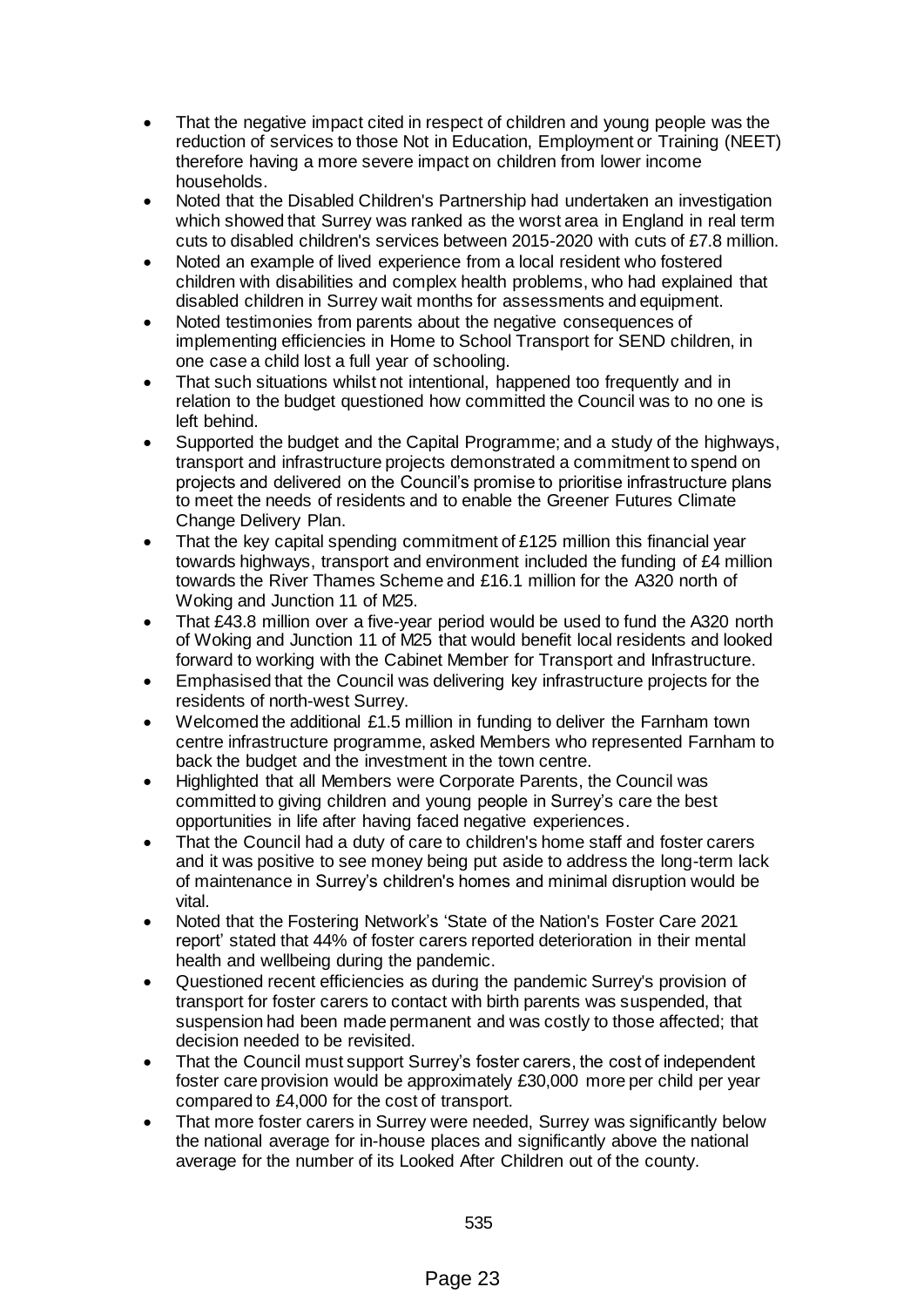- That efficiencies in Children's Services do not cover the coming pressures, efficiencies were not met last year and around £13 million of efficiencies were likely not to be met this year due to trying to bring back children and young people who had been sent out of the county to receive care which costed a large amount of money over many years.
- That the Council did not have the facilities such as mainstream schools and staff or adequately run children's homes in some cases, to bring those children and young people back into the county.
- That the budget included an alarming 15% reduction in services for children Not in Education, Employment or Training (NEET), the budget was leaving its most vulnerable children behind and the Leader needed to address that immediately.
- Noted that all council budgets were required to balance by law and the key issue was the quality of the budget reductions to offset the pressures on salaries inflation.
- That the budget reductions totalled £46 million, £5 million more than the current year whilst the directorates were expecting to miss their targets by £8 million.
- Regarding the achievability of the efficiencies, only £6 million were rated green and £11 million were rated red or difficult to deliver.
- That having allowed for inflation and demand increases of £24 million in ASC, the Council was proposing to offset by savings and commissioning reviews of packages and better purchasing techniques; was doubtful of making £9 million in efficiencies after having made savings year after year.
- Noted the reoccurrence of the efficiencies needed in the Resolution of Continuing Health Care disputes, which was £2.5 million for 2022/23.
- That there were £14 million in savings for Children, Families and Lifelong Learning of which half were rated as red.
- The Council recognised the £6 million in pressures due to the increased numbers of Looked After Children and inflation, yet offset that with £6 million in savings nearly all rated red.
- That the Council would be judged by reversing the Ofsted 'inadequate' rating in Children's Services and responded to the Leader's challenge of providing an alternative, that the £4 million annual spend for Your Fund Surrey could be used to support the Council's vulnerable children.
- Regarding SEND, it was questionable that despite the Council facing £32 million in deficit this year, it was on track to deliver a balanced position.
- That the budget was not credible as whilst it was probable that there were sufficient contingencies to achieve a balanced outcome in the current year, the savings needed in some critical services were unachievable or unacceptable.
- That the Eco Park remained a substantial risk in the budget, the Council had suspended £10 million in Department for Environment, Food & Rural Affairs (DEFRA) Private Finance Initiative (PFI) credits in the budget pending completion of the Eco Park which was started in 1999; having received £137 million PFI credits so far, if the project was not delivered the Council was liable to repay some or the entire PFI grant received to date.
- Noted the scaremongering over ten years ago by the opposition groups at the time concerning one quarter of the fifty libraries in Surrey to close, currently there were over fifty libraries in Surrey thanks to previous Conservative Party administrations finding innovative ways to deliver more services to residents.
- Praised the work of the innovative Your Fund Surrey through which dozens of local community projects were coming through for consideration, many of which might not have had a chance to receive funding from elsewhere.
- Welcomed the financial support of a grant of over £500,000 that the Council was giving to its Citizens Advice charities across the county.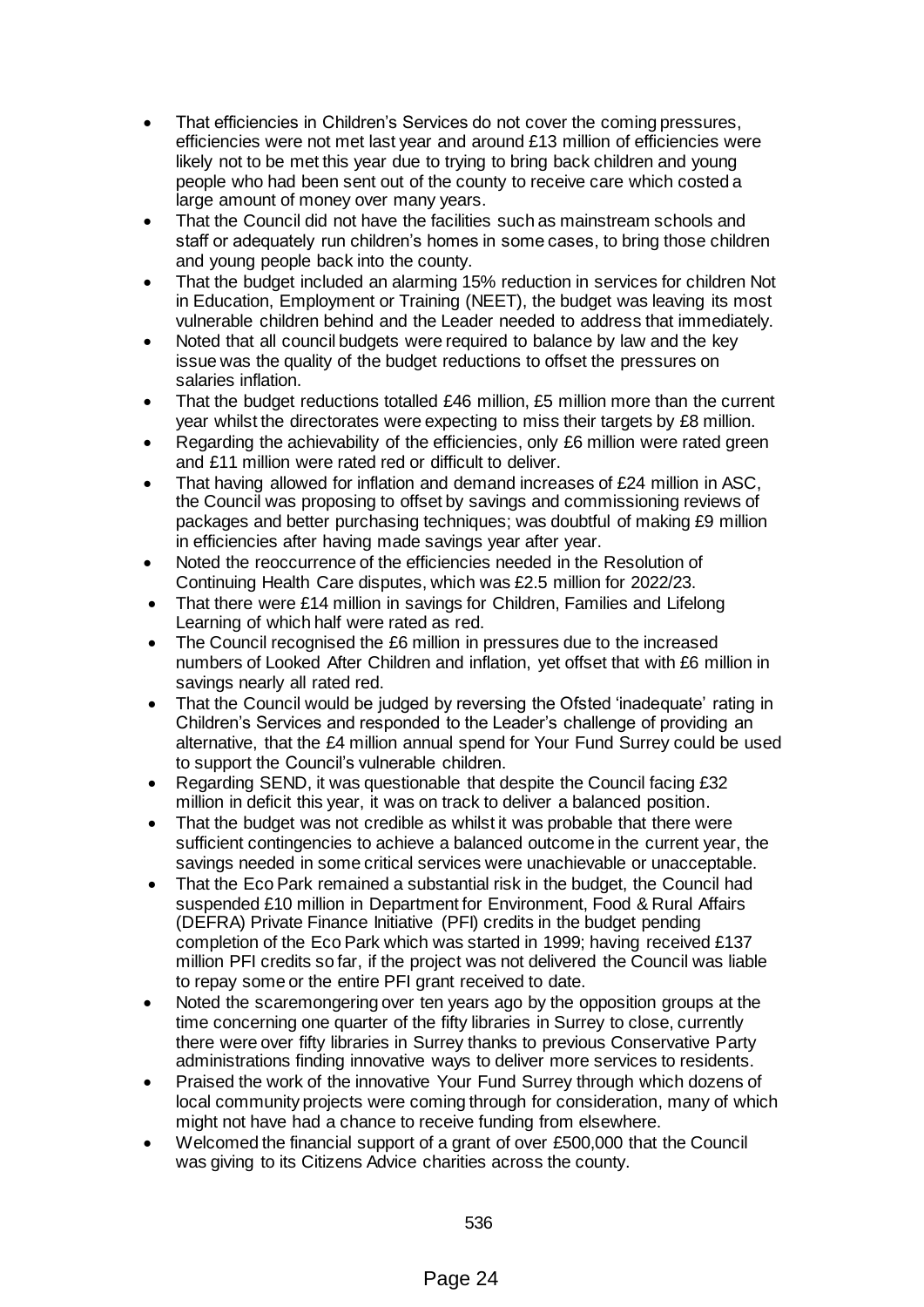*The meeting was adjourned at 12.13 pm to resolve technical issues concerning the microphones.* 

#### *The meeting was resumed at 12.20 pm.*

The Leader raised a point of order under Standing Order 22, procedural motion: "that the question be now put", which was seconded by the Deputy Leader and Cabinet Member for Finance and Resources and over ten Members stood in support of the procedural motion.

The Chair called for the meeting to be adjourned for lunch to seek advice from the Council's Monitoring Officer and to resolve the reoccurring technical issues concerning the microphones.

*The meeting was adjourned for lunch at 12.25 pm.*

*Chris Farr left the meeting.*

#### *The meeting was resumed at 13.08 pm.*

The Chair explained that the microphone system had been restored and that following a discussion with the Leader and the Minority Group Leaders, the Leader had rescinded his procedural motion. She noted that the agenda order would be changed as following the conclusion of items 5 and 6, items 9 to 16 would be taken first as they required the Council's approval, before returning to items 7 and 8.

Continuing the debate on the original budget proposal and recommendations as published in the agenda, five Members spoke on it:

- Questioned what the point was of the debate with Members of the Conservative Party praising the budget and the opposition groups challenging and posing amendments to the budget, votes would then be made on party lines.
- Stressed that politics was not a game, it was about people's lives and it was not credible and was dishonest to say that no one is left behind.
- Noted a divisional example of parents of young children who had been suffering since the Boxgrove Children's Centre was closed three years ago.
- Highlighted the need to have social care and the problems of poverty, hunger and inexcusable wait times for disabled adults and children seeking diagnoses or support; short-term cuts by the Council were more costly longer-term.
- Highlighted the empty Debenhams owned by the Council in Winchester which was a waste of taxpayers' money.
- Highlighted that Woodhatch Place was expensive, largely empty of staff and was not fit for purpose.
- That despite Members and select committees frequently pointing out the problems and ways to do things better, the Conservative Party voted down other voices.
- Questioned what motivated the Members of the Conservative Party, noting their record of cuts to services, the mismanagement of taxpayers' money and empty slogans such as no one is left behind; appearance was valued over substance.
- Highlighted the importance of investing to save, hoping that the Council would implement a greater extent in the coming financial year and changed the way it operated particularly concerning the highways.
- That a lack of investment had resulted in more revenue expenditure being incurred concerning two highways examples: the A24 in South Leatherhead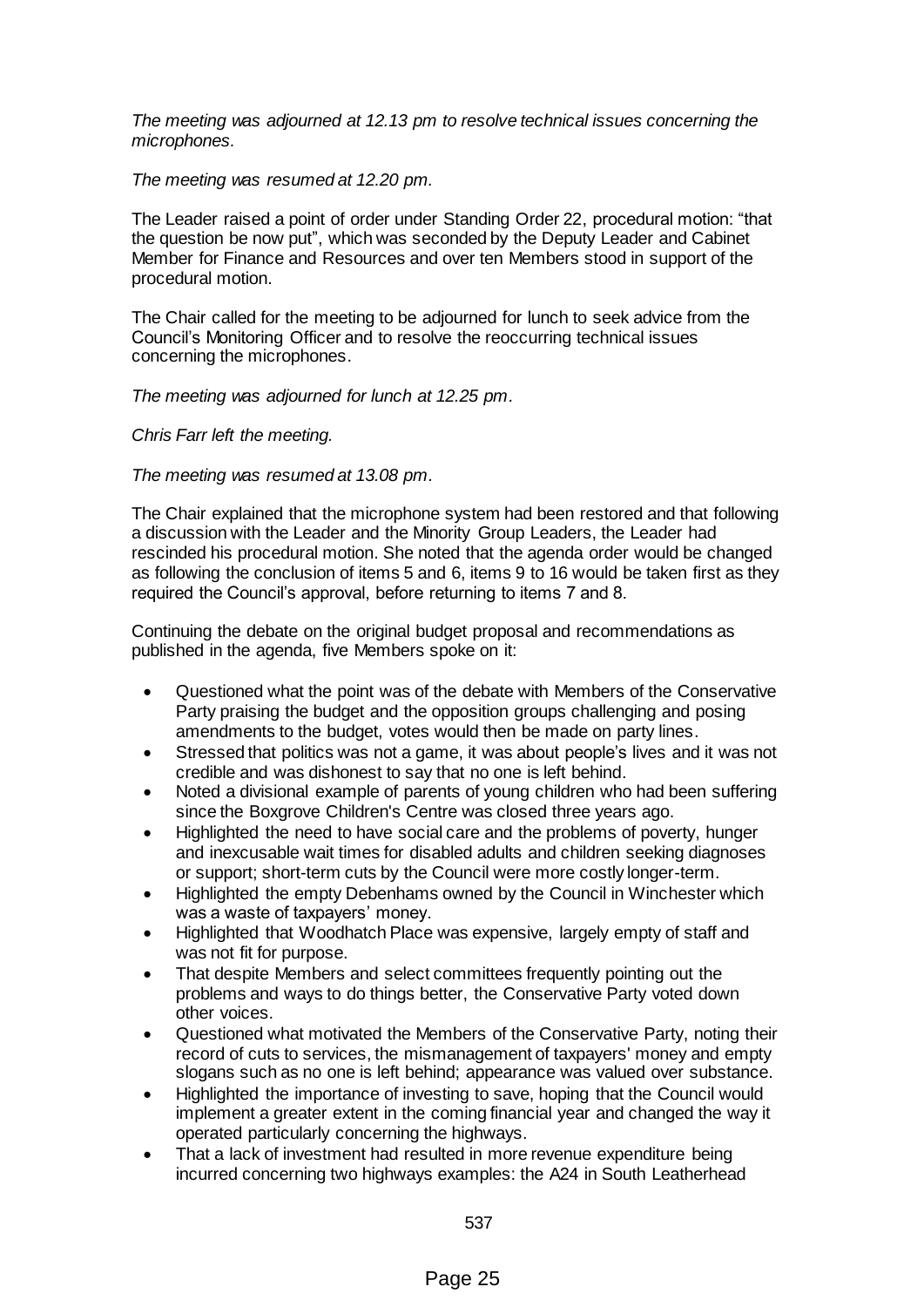near Givons Grove and the A24 near Dorking railway station which had multiple surface dressings and a partial re-surfacing.

- That despite the Leader's focus on the aspiration that no one is left behind, due to increases in energy prices and inflation it was inevitable that many children would suffer this financial year and would be left behind.
- Noted personal experiences of working with the Council's social services.
- Responded to a previous comment made by another Member, noting that he as a Member of the Liberal Democrats was not delusional.
- That in the last financial year the Council spent £220 million on Children's Services and the officers had identified the need to increase the budget by £18.4 million in the coming financial year to cover the expected increase in numbers of Looked After Children expected and inflationary costs.
- That even with a 4.99% increase in Council Tax the Council would not have that money outlined above.
- That the cost of providing support to Surrey's most vulnerable children and families was related to staff costs, those would have to reduce.
- Noted several areas of concern in the budget including of the impact of efficiencies totalling £13.8 million such as in Looked After Children, Home to School Transport, staff realignment and restructuring; the cuts would leave children and families behind.
- Responded to a previous comment made by another Member, noting that Members representing Farnham were pleased with the Farnham town centre infrastructure programme, which had faced difficulties in the form of local opposition and where the funding would come from; credited the Leader on the progress of the infrastructure programme.
- Noted disappointment in Your Fund Surrey.
- Responded to a previous comment by another Member, noting that the Residents' Association and Independents Group does not propose an alternative budget because at every Council meeting the Conservative Party votes down opposing views.
- That following years of poor financial management by successive Conservative Party administrations and the publication of the Chartered Institute of Public Finance and Accountancy (CIPFA) report, lessons had not been learnt.
- That the Council was not efficiently managing its resources and was still making mistakes costing taxpayers money, noting examples including: the debt repayment strategy was described by Grant Thornton as imprudent, a commercial property strategy was now worth 50% less than the original purchase price, the costly failed purchase of a property for a headquarters in Woking leading to the purchase of Woodhatch Place which was inaccessible so the Council was subsidising taxis to get staff to work, and an IT project £3 million over budget and required an additional spend of £700,000.
- Noted the usual response to solving problems whereby the Council had recently appointed and would be shortly appointing another director earning over £100,000.
- Challenged the Leader's comment in his statement whereby he said that every single penny spent was designed to improve the lives of residents, that was not the case as pointed out by previous Members that there had been a series of financial failings and failed strategies in the last year.
- That residents were calling for competent financial management and Surrey's most vulnerable residents were owed better support from the Council including accessible funding opportunities, new social and educational policies that do not harm those most in need, a strategy that would ensure well-maintained children's homes and safe streets through the funding to end the part-night street lighting switch off.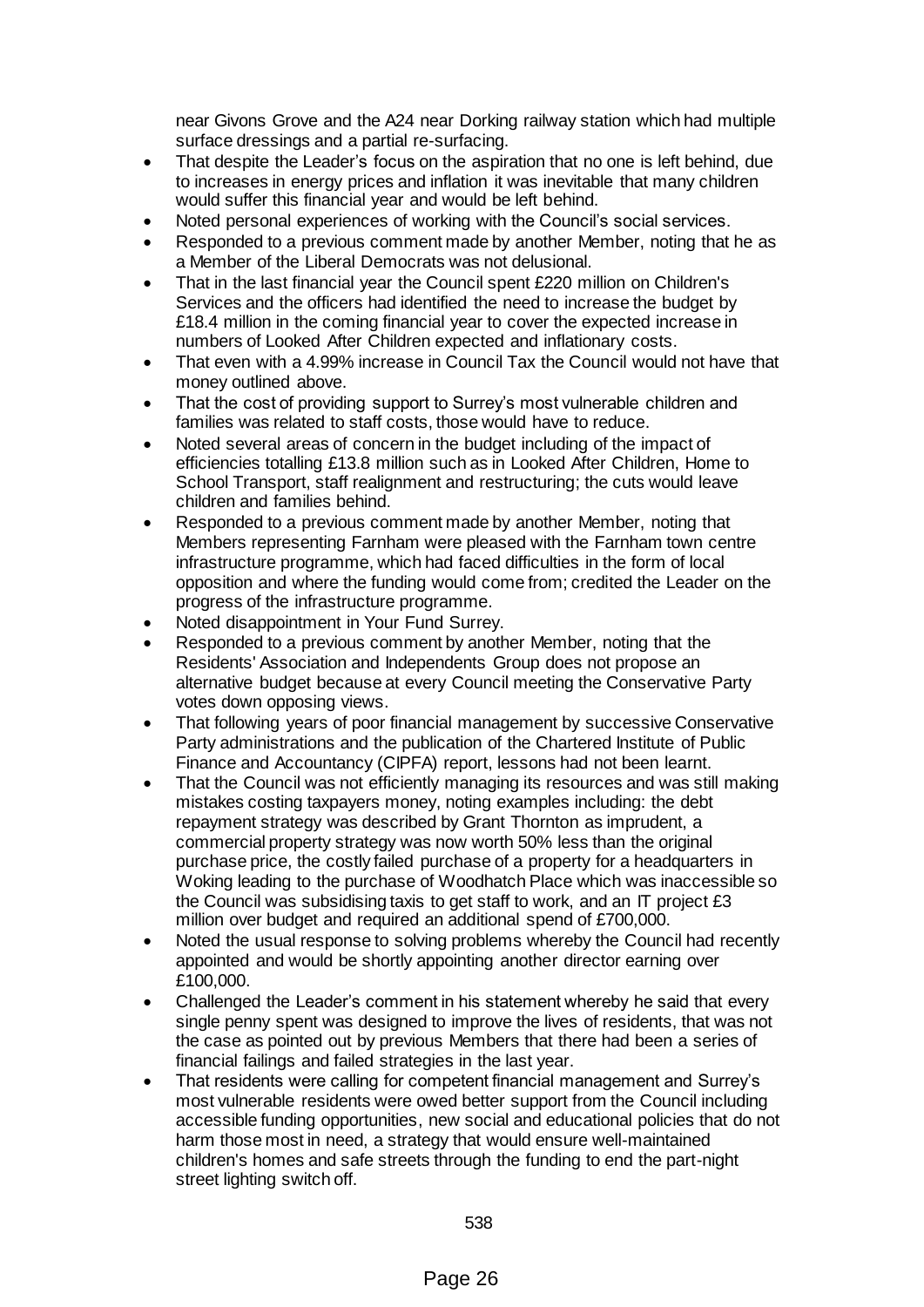The Leader of the Council made the following comments in response:

- That by not supporting the budget those Members were not supporting Surrey's residents.
- Accepted that the administration did not always get it right and had asked for Members' support and ideas through established processes such as through the select committee system, the Cabinet and the Council.
- That no one is left behind was an ongoing ambition, questioned what the ambitions were of the opposition groups.
- Agreed that politics was not a game and was about people's lives, little had been said by the opposition groups on the 3% for ASC and the 1% for mental health which would be used to support Surrey's 40,000 vulnerable residents.
- Highlighted that despite the challenging past two years of the pandemic, the Council had delivered a multitude of projects and supported its vulnerable residents; recognised that there had been delays in some cases and things that could have been done better.
- Highlighted the complex context of a £1 billion budget to deliver for 1.2 million Surrey residents.
- That the budget identified how the Council would spend that money and alternative budgets could be proposed.
- That referring to what had happened in the past was pointless, it was imperative that the Council looked to the future and delivered its series of programmes, residents and the select committees would hold the administration to account on that delivery.
- Responded to a previous comment by another member noting that the Council had a Communications team to disseminate the truth to residents.
- Referring to a press release by another Member on the Levelling Up White Paper which referred to a 'power grab', that having looked up the definition for devolution it was about devolving powers from central Government to local or government rather than a 'power grab'.
- That a County Deal would be better for Surrey's residents.
- Clarified that three Government cabinet ministers were Surrey MPs.
- That he would pick up any of those other issues raised through the correct process and was happy to speak to any Member with concerns or suggestions.

After the debate the Chair called the recommendations, which included the Council Tax precept proposals, and a recorded vote was taken with 43 Members voting For, 31 voting Against and 1 Abstentions.

The following Members voted for it:

Maureen Attewell, Ayesha Azad, Steve Bax, Jordan Beech, Luke Bennett, Liz Bowes, Natalie Bramhall, Helyn Clack, Clare Curran, Paul Deach, Kevin Deanus, John Furey, Matt Furniss, Tim Hall, David Harmer, Edward Hawkins, Marisa Heath, Trefor Hogg, Robert Hughes, Jonathan Hulley, Saj Hussain, Frank Kelly, Riasat Khan, Rachael Lake, Victor Lewanski, David Lewis (Cobham), David Lewis (Camberley West), Scott Lewis, Andy Lynch, Cameron McIntosh, Sinead Mooney, Mark Nuti, John O'Reilly, Tim Oliver, Rebecca Paul, Becky Rush, Tony Samuels, Lesley Steeds, Mark Sugden, Richard Tear, Denise Turner-Stewart, Jeremy Webster, Keith Witham.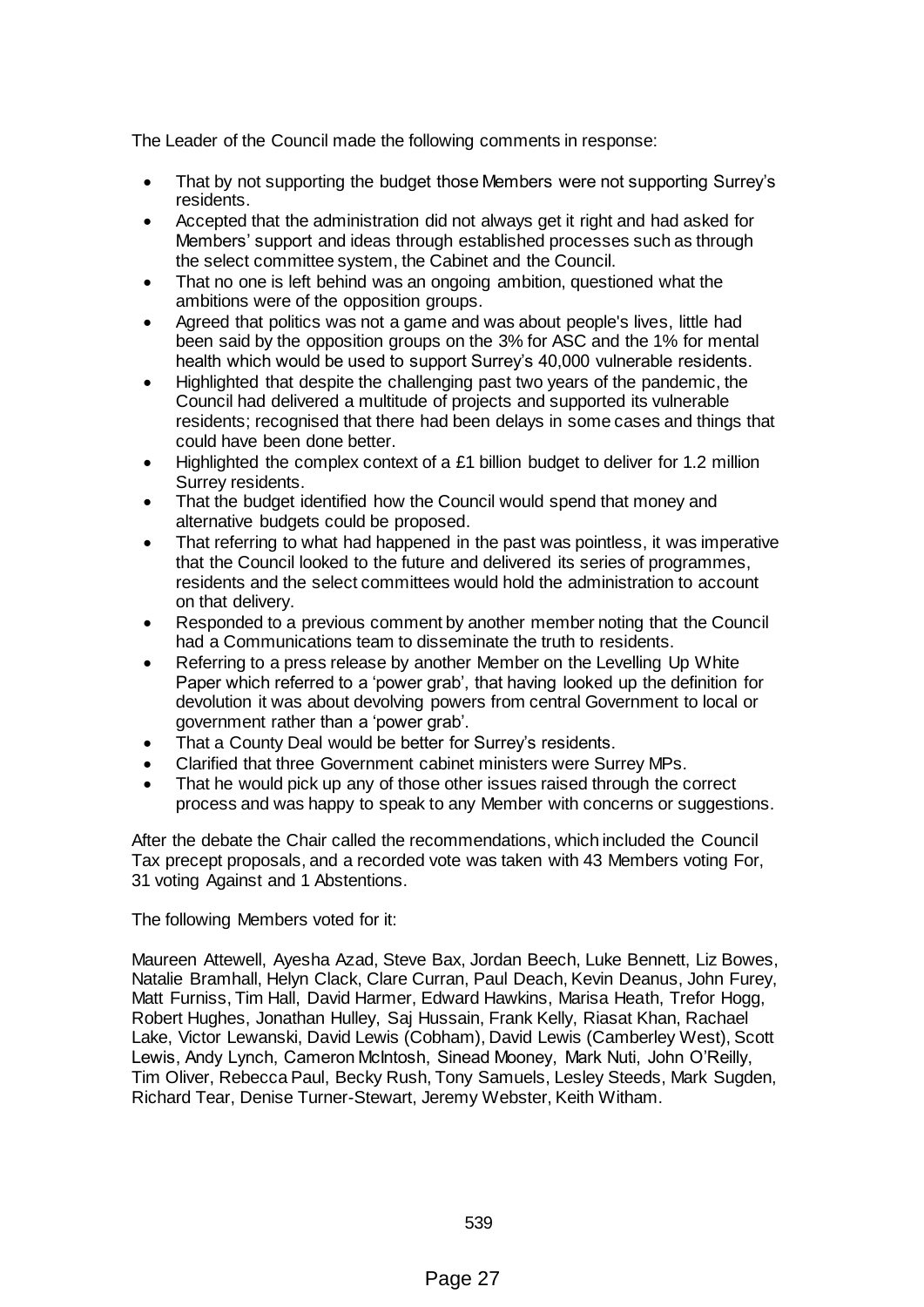The following Members voted against it:

Catherine Baart, John Beckett, Amanda Boote, Stephen Cooksey, Colin Cross, Nick Darby, Fiona Davidson, Jonathan Essex, Robert Evans, Paul Follows, Will Forster, Angela Goodwin, Nick Harrison, Robert King, Eber Kington, Andy MacLeod, Michaela Martin, Jan Mason, Steven McCormick, Julia McShane, Carla Morson, George Potter, Catherine Powell, Penny Rivers, John Robini, Joanne Sexton, Lance Spencer, Chris Townsend, Liz Townsend, Hazel Watson, Fiona White.

The following Members abstained:

Ernest Mallett MBE.

*Scott Lewis left the meeting at 1.33 pm.*

Therefore it was **RESOLVED** that:

#### **Council noted the following features of the revenue and capital budget, and in line with Section 25 of the Local Government Act 2003:**

- 1. The Executive Director of Resources' (Section 151 Officer) conclusion that estimates included in the Final Budget Report and Medium-Term Financial Strategy are sufficiently robust in setting the budget for 2022/23; and
- 2. That it is the view of the Executive Director of Resources (Section 151 Officer), that the level of reserves is adequate to meet the Council's needs for 2022/23. These reserves and contingencies include the following amounts, (totalling 86.0m) set aside specifically to provide financial resilience:
	- a General Fund (£28m).
	- Specific contingencies built into the 2022/23 budget (£20m); and
	- Unused contingency brought forward from previous years (at least £38m depending on 2021/22 outturn).

**Proposed budget:** That the following Revenue and Capital budget decisions be approved:

- 3. The net revenue budget requirement be set at £1,042.0 million (net cost of services after service specific government grants) for 2022/23 (Annex B), subject to confirmation of the Final Local Government Financial Settlement.
- 4. The total Council Tax Funding Requirement be set at £829.7 million for 2022/23. This is based on a council tax increase of 4.99%, made up of an increase in the level of core council tax of 1.99% to cover core Council services, including 1% for mental health, and an increase of 3% in the precept proposed by Central Government to cover the growing cost of Adult Social Care (Annex E).
- 5. For the purpose of section 52ZB of the Local Government Finance Act 1992, the Council formally determines that the increase in core council tax is not such as to trigger a referendum (i.e., not greater than 2%).
- 6. Sets the Surrey County Council precept for Band D Council Tax at £1,626.39, which represents a 4.99% uplift. This is a rise of £1.48 a week from the 2021/22 precept of £1,549.08. This includes £185.48 for the Adult Social Care precept, which has increased by £46.47. A full list of bands is as follows: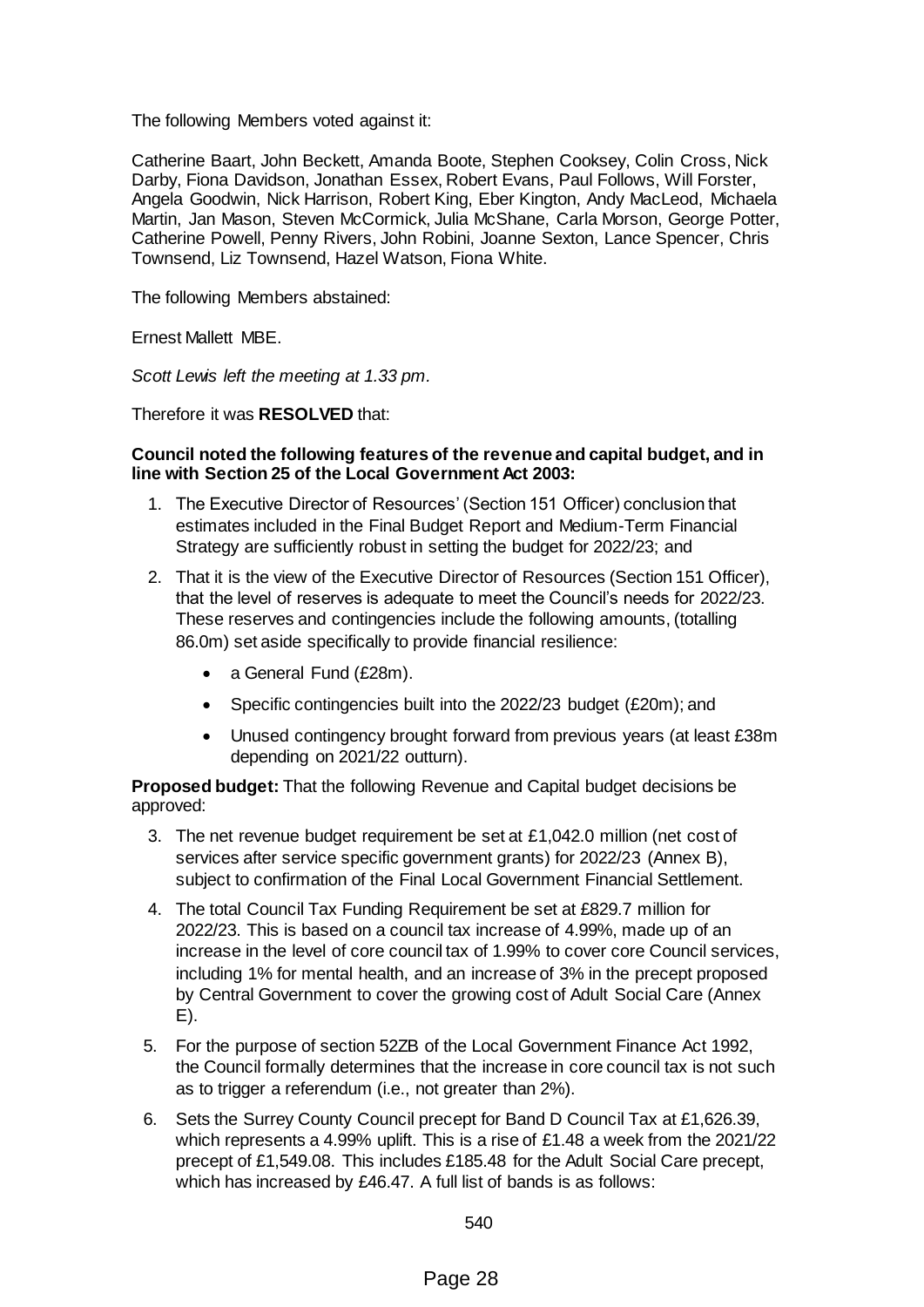| <b>Valuation</b> | <b>Core</b> | <b>ASC</b> | <b>Overall</b> |
|------------------|-------------|------------|----------------|
| <b>Band</b>      | Precept     | Precept    | Precept        |
| A                | £960.60     | £123.66    | £1,084.26      |
| R                | £1,120.70   | £144.27    | £1,264.97      |
| C                | £1,280.80   | £164.88    | £1,445.68      |
| D                | £1,440.91   | £185.48    | £1,626.39      |
| F                | £1,761.11   | £226.70    | £1,987.81      |
| F                | £2,081.31   | £267.92    | £2,349.23      |
| G                | £2,401.51   | £309.14    | £2,710.65      |
| н                | £2,881.82   | £370.96    | £3,252.78      |

- 7. That the 4.99% increase in Council Tax will be deployed as follows:
	- 0.99% increase to fund the increased cost of delivering services
	- 3.00% increase to fund additional spend in adult and children's social care
	- 1.00% increase to fund additional investment in mental health.

Across this investment, the 3% increase in Adult Social Care Precept will be directed entirely to Adult Social Care.

- 8. Delegated powers to the Leader and Executive Director of Resources (Section 151 Officer) to finalise budget proposals and recommendations to County Council, updated to take into account new information in the Final Local Government Finance Settlement;
- 9. The Total Schools Budget of £575.2 million to meet the Council's statutory requirement on schools funding (as set out in Section 9 of the 2022/23 Final Budget and Medium-Term Financial Strategy to 2026/27).
- 10. The overall indicative Budget Envelopes for Executive Directorates and individual services for the 2022/23 budget (Annex B).
- 11. The total £1,909.6 million proposed five-year Capital Programme (comprising £1,031.2m of budget and £878.4.9m pipeline) and approves the £212.1 million Capital Budget in 2022/23 (Annex C).
- 12. The Council's refreshed Transformation Programme (as set out in section 3 of 2022/23 Final Budget Report and Medium-Term Financial Strategy to 2026/27)
- 13. Noted that the investment in Transformation required to deliver improved outcomes and financial benefits is built into the proposed Medium-Term Financial Strategy (as set out in section 3 of 2022/23 Final Budget Report and Medium-Term Financial Strategy to 2026/27.

## **Capital and Investment Strategies**: That the following be approved:

14. The Capital, Investment and Treasury Management Strategy which provides an overview of how risks associated with capital expenditure, financing and treasury will be managed as well as how they contribute towards the delivery of services (Annex F).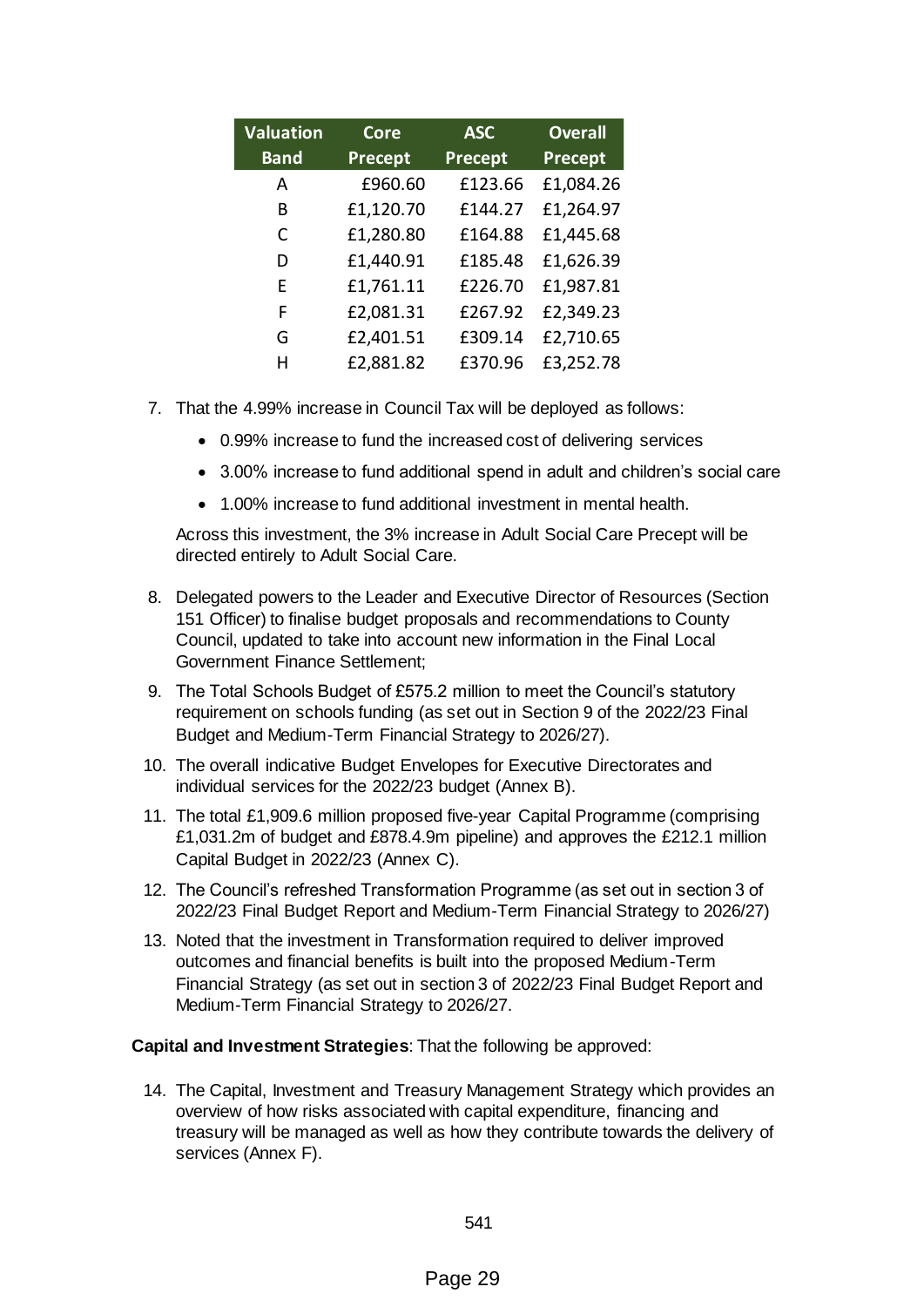15. The policy for making a prudent level of revenue provision for the repayment of debt (the Minimum Revenue Provision (MRP) Policy) (Annex G).

## **6/22 CHANGES TO CABINET PORTFOLIOS AND APPOINTMENT OF COMMITTEES [Item 6]**

The Leader introduced the report, highlighting that Kevin Deanus had been appointed as the Cabinet Member for Community Protection and Rebecca Paul had been appointed as the Deputy Cabinet Member for Levelling Up. He noted that in addition to the updated Cabinet Portfolios he had appointed Jordan Beech as the Deputy Cabinet Member for Highways.

# **RESOLVED:**

- 1. That Council noted the updated Cabinet Portfolios (Annexes 1 and 2).
- 2. That Council noted Rebecca Paul's appointment by the Leader as the Deputy Cabinet Member for Levelling Up on 30 November 2021.
- 3. That as a result of the above, David Harmer was appointed as a Select Committee Task Group Lead (Vice-Chair) to the Resources and Performance Select Committee.
- 4. That Alison Todd (née Griffiths) was appointed as Vice-Chair of Spelthorne Joint Committee.
- 5. That Council noted Jordan Beech's appointment by the Leader as the Deputy Cabinet Member for Highways.

## **7/22 RATIFICATION OF ORIGINAL MOTIONS FROM INFORMAL REMOTE COUNTY COUNCIL MEETING ON 18 JANUARY 2022 [Item 9]**

## *Items 9 to 16 were taken before items 7 and 8.*

The Chair introduced the report and referring to the minutes of the Council - Informal meeting held on 18 January 2022 she highlighted that Jonathan Essex had raised a typing error on page 30 of the Supplementary Agenda (Items 2 and 4) concerning the Deputy Cabinet Member for Children and Lifelong Learning's Cabinet Member Briefing under item 2: Members' Question Time, which would be noted in the minutes for this item (with additional words in bold/underlined and deletions crossed through):

"30th November 2001" to be changed to "30th November 20**2**1"

## **RESOLVED:**

- 1. That the County Council approved the minutes (Annex A) as a true record of the informal remote County Council meeting held on 18 January 2022.
- 2. That the County Council formally approved the following outcomes from the debate on Original motions held at the informal remote Council meeting on 18 January 2022:
	- i. Motion 4(i) as amended by Matt Furniss was supported and approved.
	- ii. Motion 4(ii) standing in the name of Catherine Baart was lost.
	- iii. Motion 4(iii) standing in the name of Catherine Powell was withdrawn.
	- iv. Motion 4(iv) standing in the name of Bernie Muir was supported and approved.
	- v. Motion 4(v) standing in the name of Rebecca Paul was supported and approved.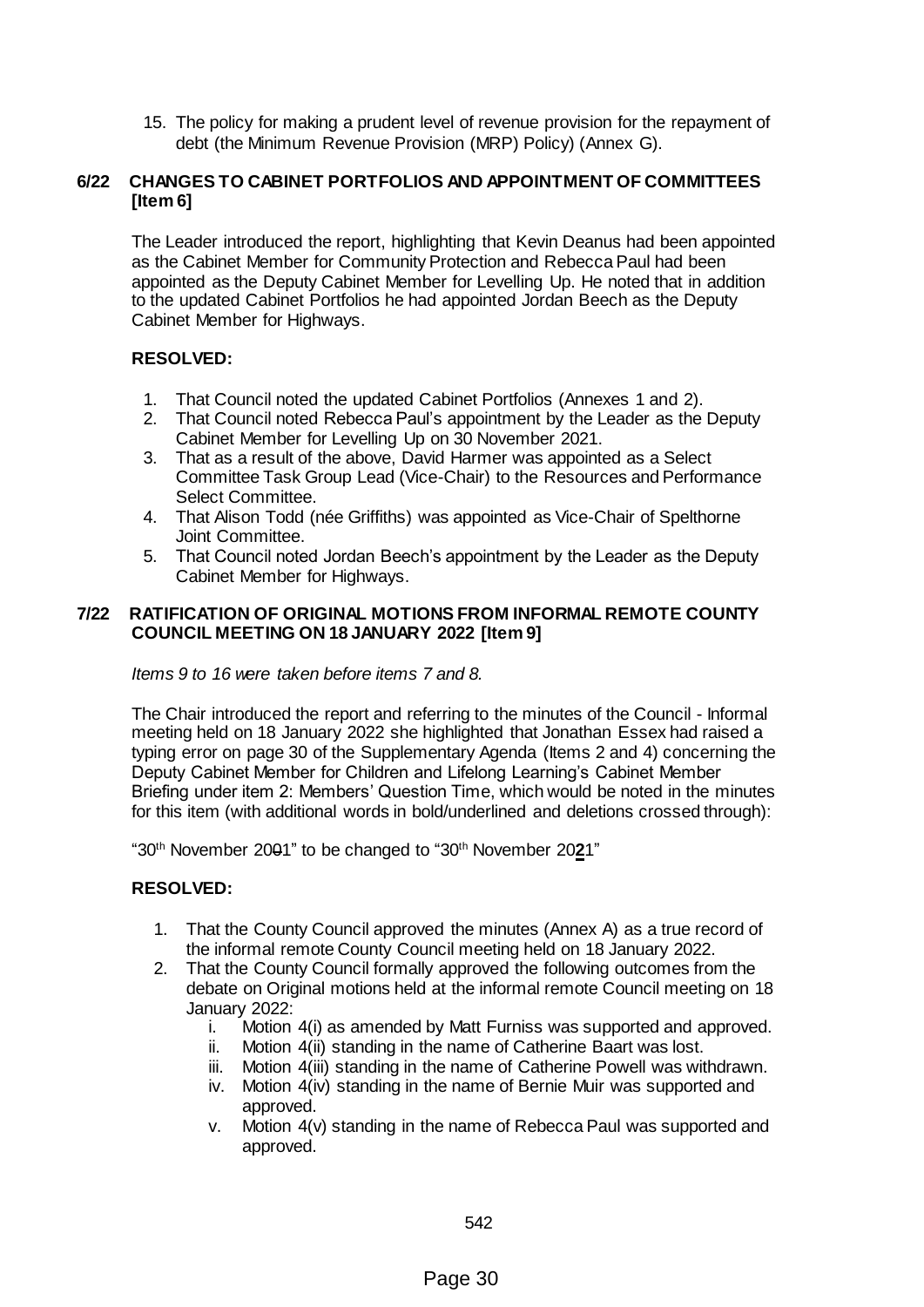## **8/22 REPORT OF THE AUDIT AND GOVERNANCE COMMITTEE: EXTERNAL AUDIT PROCUREMENT [Item 10]**

The Chairman of the Audit and Governance Committee introduced the report and noted that at its meeting on 29 November 2021 the Audit and Governance Committee agreed that the Council should opt into the "appointing person" national auditor appointment arrangements, established by the Public Sector Audit Appointments (PSAA) for the appointment of external auditors to the Council for a five-year period from 2023/24.

# **RESOLVED:**

That the Council approved the decision to opt into the PSAA sector-led option for the appointment of external auditors to principal local government and police bodies for five financial years from 1 April 2023.

#### **9/22 REPORT OF THE AUDIT AND GOVERNANCE COMMITTEE: ANTIFRAUD AND CORRUPTION STRATEGY AND FRAMEWORK 2021-2024 [Item 11]**

The Chairman of the Audit and Governance Committee introduced the report and noted that at its meeting on 29 November 2021 the Audit and Governance Committee agreed the latest version of the Antifraud and Corruption Strategy and Framework 2021-2024, which aligned its pillars to the local government Fighting Fraud and Corruption strategy (2020) which included two additional areas of activity of 'Govern' and 'Protect'.

# **RESOLVED:**

That the Council noted that the Anti-Fraud and Corruption Strategy and Framework had been reviewed and agreed by the Audit and Governance Committee on 29 November 2021 and that the Constitution would be updated with the new strategy.

## **10/22 APPOINTMENT OF INDEPENDENT MEMBER TO THE AUDIT AND GOVERNANCE COMMITTEE [Item 12]**

The Chairman of the Audit and Governance Committee introduced the report and referred Members to the October 2021 Council report where the Council agreed to the appointment of an Independent Member to the Audit and Governance Committee. He noted that following an extensive recruitment process, the recruitment panel thought that Terry Price was well-qualified and unanimously agreed to offer him the role; to which he had accepted.

# **RESOLVED:**

That the Council agreed to the appointment of Terry Price as the Independent Member of the Audit and Governance Committee for a period of 4 years.

# **11/22 SCRUTINY ANNUAL REPORT 2020/21 [Item 13]**

The Chair of the Select Committee Chairs & Vice-Chairs' Group introduced the report:

- Noted that great progress had been made in the Council's scrutiny function for example in scrutinising the budget and that scrutiny was taken more seriously.
- Praised Democratic Services officers for their support.

543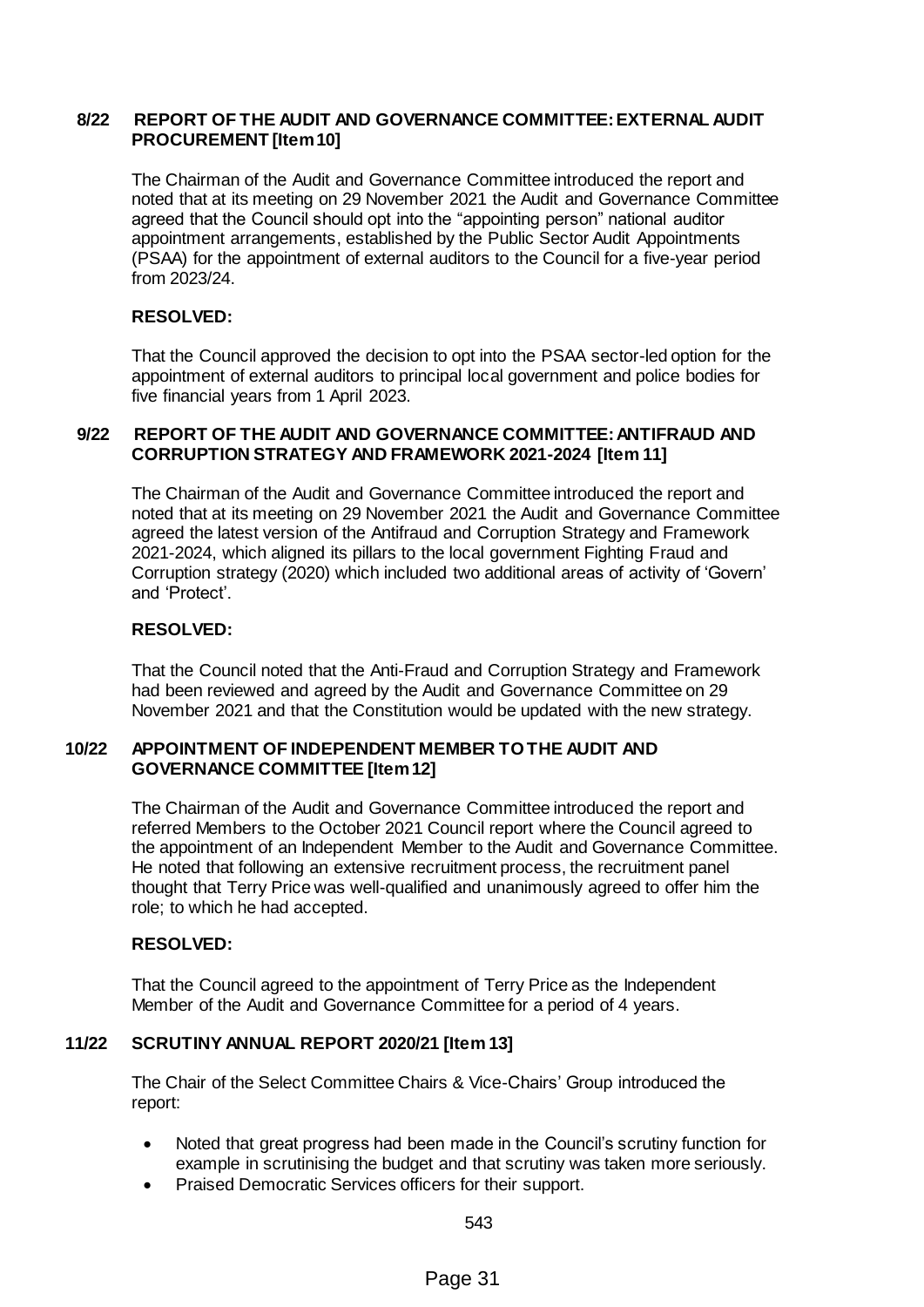- Noted that Members were undertaking pre-meetings to prepare their questioning.
- Was pleased that more opposition Members were involved as Chairs and Vice-Chairs and was pleased to work alongside the Vice-Chair of the Group.
- Noted that whilst the select committees were doing more and better scrutiny, they needed to make more recommendations rather than noting reports.
- Noted that more needed to be done to encourage public involvement in scrutiny.
- Welcomed Member feedback.

The Vice-Chair of the Group and the Chair of the Communities, Environment and Highways Select Committee noted that:

- Endorsed the above comments and noted the important role played by backbench Members in the scrutiny function.
- Highlighted that a second report would be produced in May and would outline the work of each of the four select committees.
- Noted that going forward, each of the select committees' Chairs and Vice-Chairs would report to the Council and be held accountable by Members.
- Welcomed the cross-party membership and chairmanship of the select committees.
- Welcomed the cooperation from the Cabinet and the Leader; but implored the Executive to ensure that reports are provided to select committees in a timely manner so it could undertake its role effectively.

Members made the following comments:

- The Chair welcomed the debate at yesterday's Communities, Environment and Highways Select Committee and encouraged Members to watch meetings of the select committees.
- Emphasised that scrutiny was an essential function of the Council and for it to be undertaken effectively Members needed to be well-informed.
- Noted that the report showed how scrutiny had continued to improve, noting the excellent induction programme and detailed reports from officers.
- Highlighted the work of the No Wrong Door Task Group which looked at a different way of delivering services for children and young adults aged between 12-25 years old who were either in care or on the edge of care and that witness testimonies were a powerful driver in deciding on the right approach.
- Noted that there was room for more progress and it was vital to implement the recommendations by being even more outward looking and having more engagement with stakeholders.

# **RESOLVED:**

That Members noted the progress made by the Council's scrutiny function, the examples of good practice and support the next areas of improvement identified by the report.

# **12/22 MEMBER DEVELOPMENT STRATEGY REVIEW 2021-23 [Item 14]**

The Chair of the Member Development Steering Group (MDSG) introduced the report: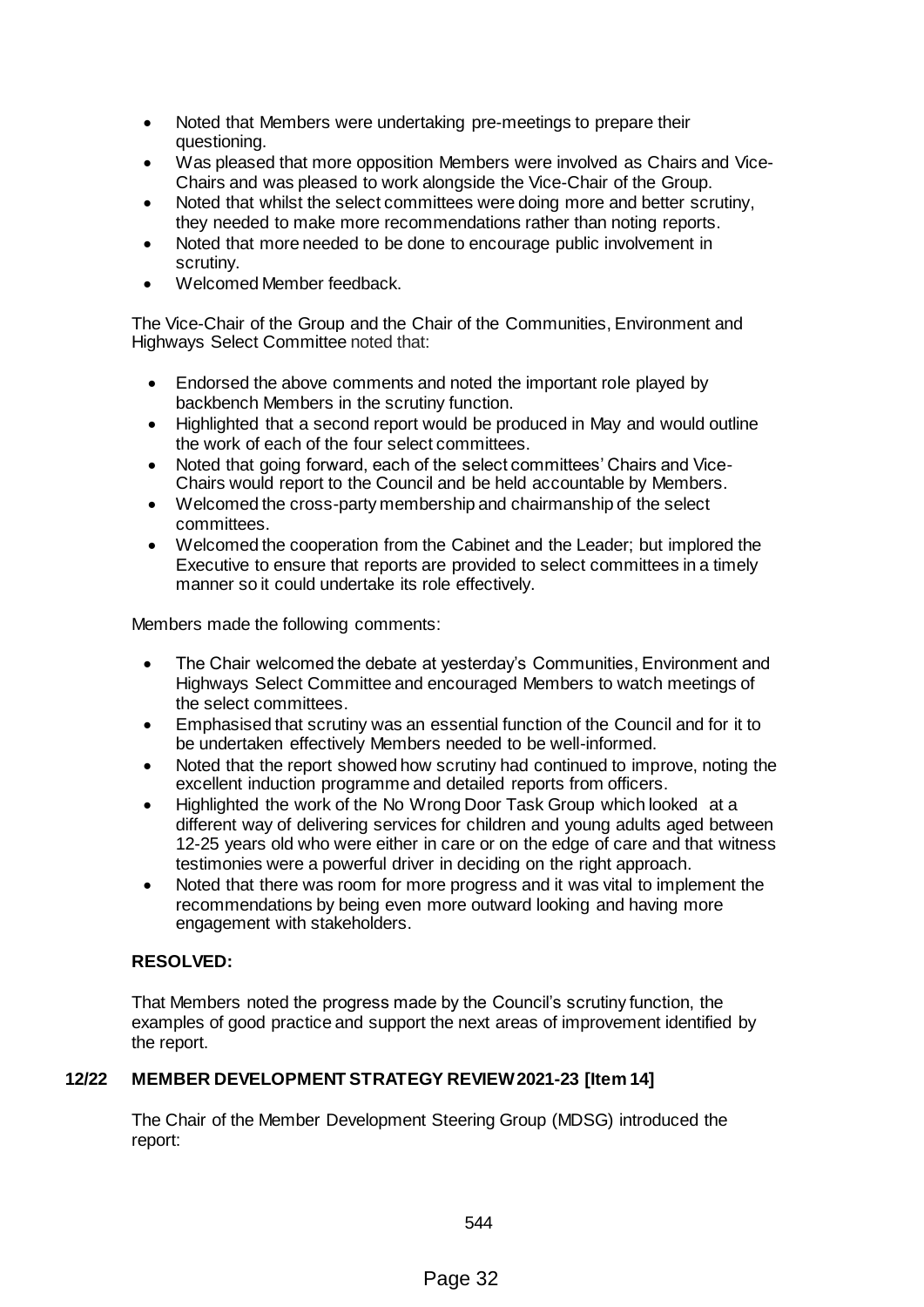- Thanked officers for their work despites the challenges of the pandemic, he noted the induction process for new Members last year, the Member Development Sessions every Monday and the Members' Portal which he encouraged Members to actively engage in.
- Noted the positive cross-party work of the MDSG, the report produced included the move to Woodhatch Place and a more agile way of working through IT.
- Invited new ways of thinking on Member development going forward, noting that the MDSG were utilising internal resources and external help such as from the Local Government Association.
- Noted that going forward the review would be received by Council biannually.

The Chair endorsed the above comments and she welcomed the programme of Member seminars and workshops which had been excellent. She thanked the officers involved and also as a member of the MDSG, she welcomed the openness of the cross-party discussions with Members.

# **RESOLVED:**

That the revised Member Development Strategy and its appendices were approved by County Council.

# **13/22 REPORT OF THE CABINET [Item 15]**

The Leader presented the report of the Cabinet meetings held on 26 October 2021, 30 November 2021, 21 December 2021 and 25 January 2022.

#### **Recommendations on Policy Framework Documents:**

#### **30 November 2021:**

A. Coordinated Admissions Scheme for September 2023

## **RESOLVED:**

1. That Council noted that due to the postponement of the 14 December Council meeting and the deadline for publishing the coordinated admissions scheme, this item was approved by the Chief Executive in consultation with the Chair of Council, the Monitoring Officer and the Section 151 Officer under Standing Order 54.

#### **25 January 2022:**

B. 2022/23 Final Budget and Medium-Term Financial Strategy to 2026/27 [Agenda Item 5 on the agenda]

## **RESOLVED:**

That the recommendations regarding this item had already been approved under item 5.

C. Admission Arrangements for Surrey's Community and Voluntary Controlled Schools for September 2023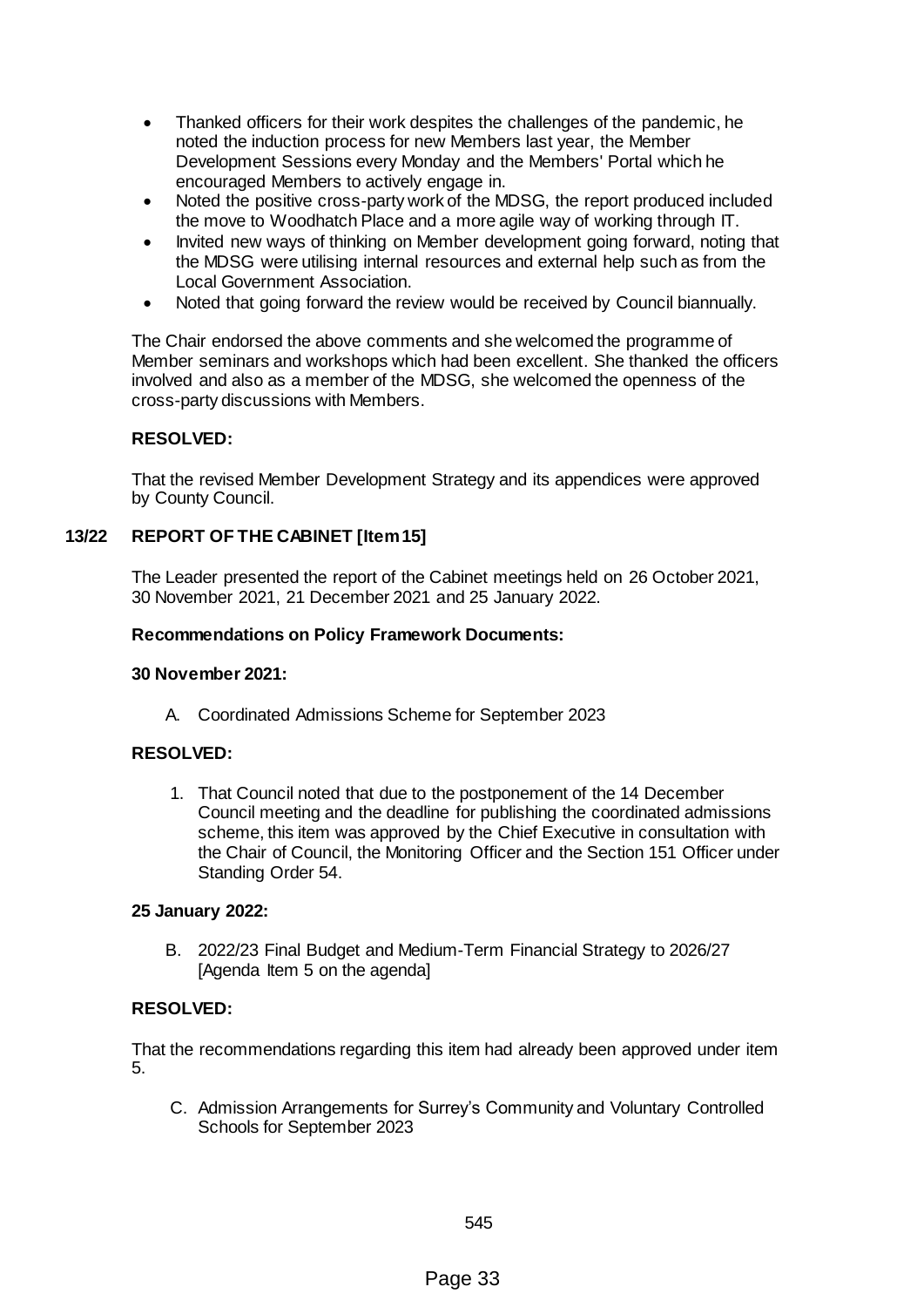# **RESOLVED:**

That the County Council agreed:

- 1. That priority for children who have the school as their 'nearest school' is removed from the admission criteria for Hurst Park Primary School, Langshott Primary School, Meath Green Infant School, Tillingbourne Junior School and Wallace Fields Junior School for 2023 admission, as indicated in Enclosure 1.
- 2. That a catchment area is introduced for Walton on the Hill Primary School for 2023 admission to replace 'nearest school', as set out in Enclosure 1 and Appendix 5.
- 3. That a nodal point to measure home to school distance is introduced for Reigate Priory School for 2023 admission, as set out in Section 8 of Enclosure 1.
- 4. That the Published Admission Number for Year 3 at West Ashtead Primary School is reduced from 30 to 2 for 2023 admission, as set out in Appendix 1 of Enclosure 1.
- 5. That a Published Admission Number of 4 is introduced for admission to Year 3 at Leatherhead Trinity Primary School for 2023 admission, as set out in Appendix 1 of Enclosure 1.
- 6. That a Published Admission Number of 2 is introduced for admission to Year 3 at Felbridge Primary School for 2023 admission, as set out in Appendix 1 of Enclosure 1.
- 7. That priority is given to children of a member of staff for entry to a nursery school for 2023 admission as set out in Section 20 of Enclosure 1.
- 8. That a supplementary information form is introduced for families applying on the basis of exceptional social/medical need for 2023 admission, as set out in Appendix 6 of Enclosure 1.
- 9. That the Published Admission Numbers (PANs) for September 2023 for all other community and voluntary controlled schools are determined as they are set out in Appendix 1 to Enclosure 1.
- 10. That the aspects of Surrey's admission arrangements for community and voluntary controlled schools for September 2023 for which no change has been consulted on, are agreed as set out in Enclosure 1 and its appendices. (as set out in the Cabinet paper from 25 January 2022)
- D. No One Left Behind: Child Poverty in Surrey

# **RESOLVED:**

That County Council:

- 1. Noted the data research review on poverty, with emphasis on children, in Surrey as requested in a previous Council motion.
- 2. Endorsed and adopted the proposed framework, approach and themes as the basis for the Council's strategic response to child poverty in the county. (as set out in the Cabinet paper from 25 January 2022)

## **Reports for Information/Discussion:**

## **26 October 2021:**

E. Surrey's Greener Futures Climate Change Delivery Plan (CCDP)

546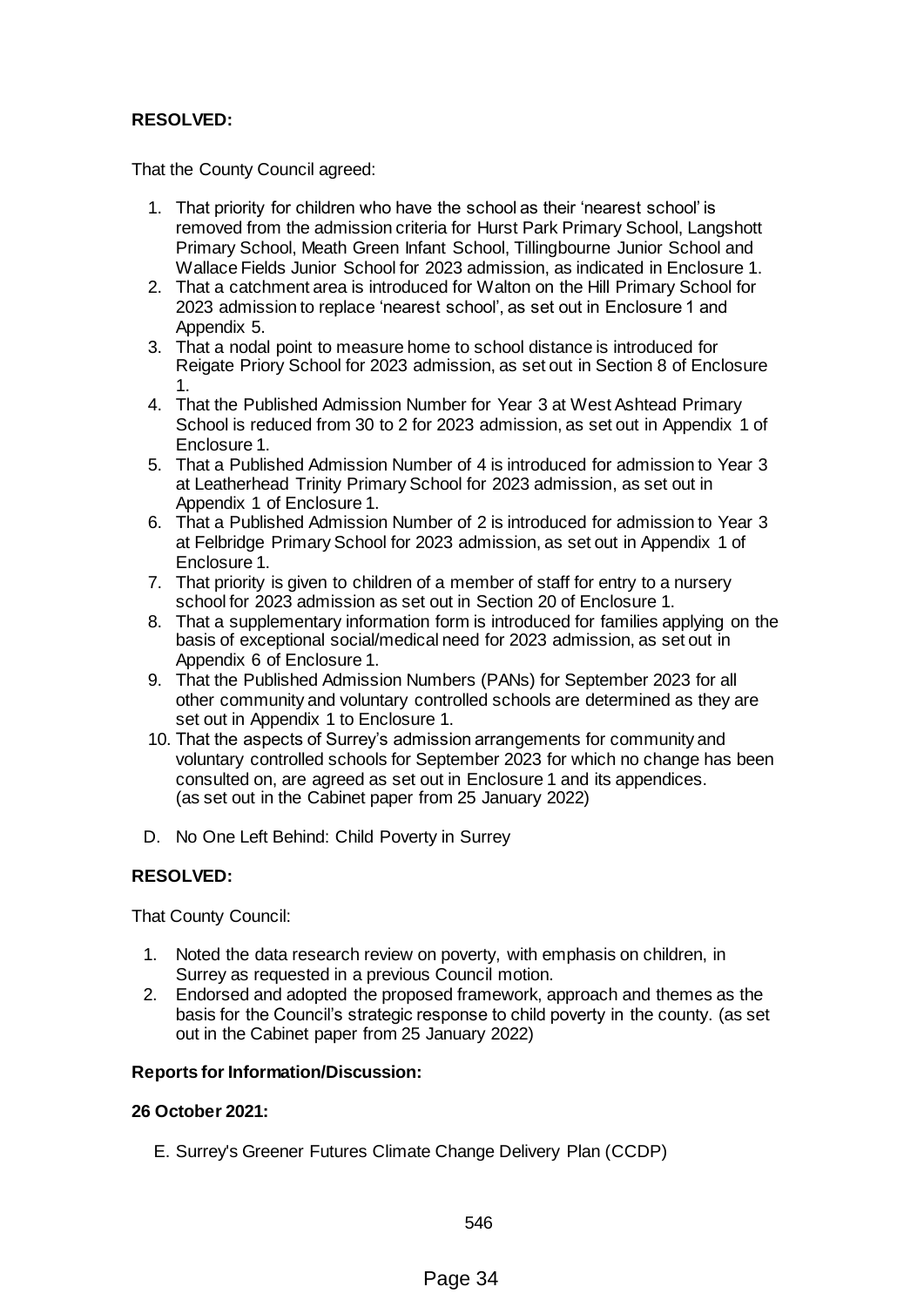- F. National Bus Strategy Bus Back Better A Bus Service Improvement Plan for Surrey
- G. Acquisition of Land at Tice's Meadow, Farnham

# **30 November 2021:**

- H. 2022/23 Draft Budget and Medium-Term Financial Strategy to 2026/27
- I. Libraries Transformation Update and the Next Phase, Modernising our Library **Estate**
- J. Transformation of Surrey Children's Residential Services

# **21 December 2021:**

- K. Surrey Forum and Delivering Through Partnerships
- L. Annual Procurement Forward Plan 2022/23

# **25 January 2022:**

- M. Changes to Surrey's Community Recycling Centre Policies
- N. Quarterly Report on Decisions Taken Under Special Urgency Arrangements: 4 October 2021 - 31 January 2022

# **RESOLVED:**

- 1. That Council noted that there had been no urgent decision in the last three months.
- 2. That the report of the meetings of the Cabinet held on 26 October 2021, 30 November 2021, 21 December 2021 and 25 January 2022 be adopted.

# **14/22 MINUTES OF CABINET MEETINGS [Item 16]**

No notification had been received by the deadline from Members wishing to raise a question or make a statement on any matters in the minutes.

# **15/22 MEMBERS' QUESTION TIME [Item 7]**

*Items 7 and 8 were after items 9 to 16*

## **Questions:**

Notice of twenty questions had been received.

The questions and replies were published in the supplementary agenda on 7 February 2022. A number of supplementary questions were asked and a summary of the main points is set out below.

**(Q3) Robert Evans** asked the Cabinet Member for Environment whether she was aware that most scientists agree that bees across Surrey and nationally were dying for a number of reasons including habit destruction and pesticides; and asked whether she would contact Surrey's eleven MPs to stop the use of pesticides which were harmful to bees.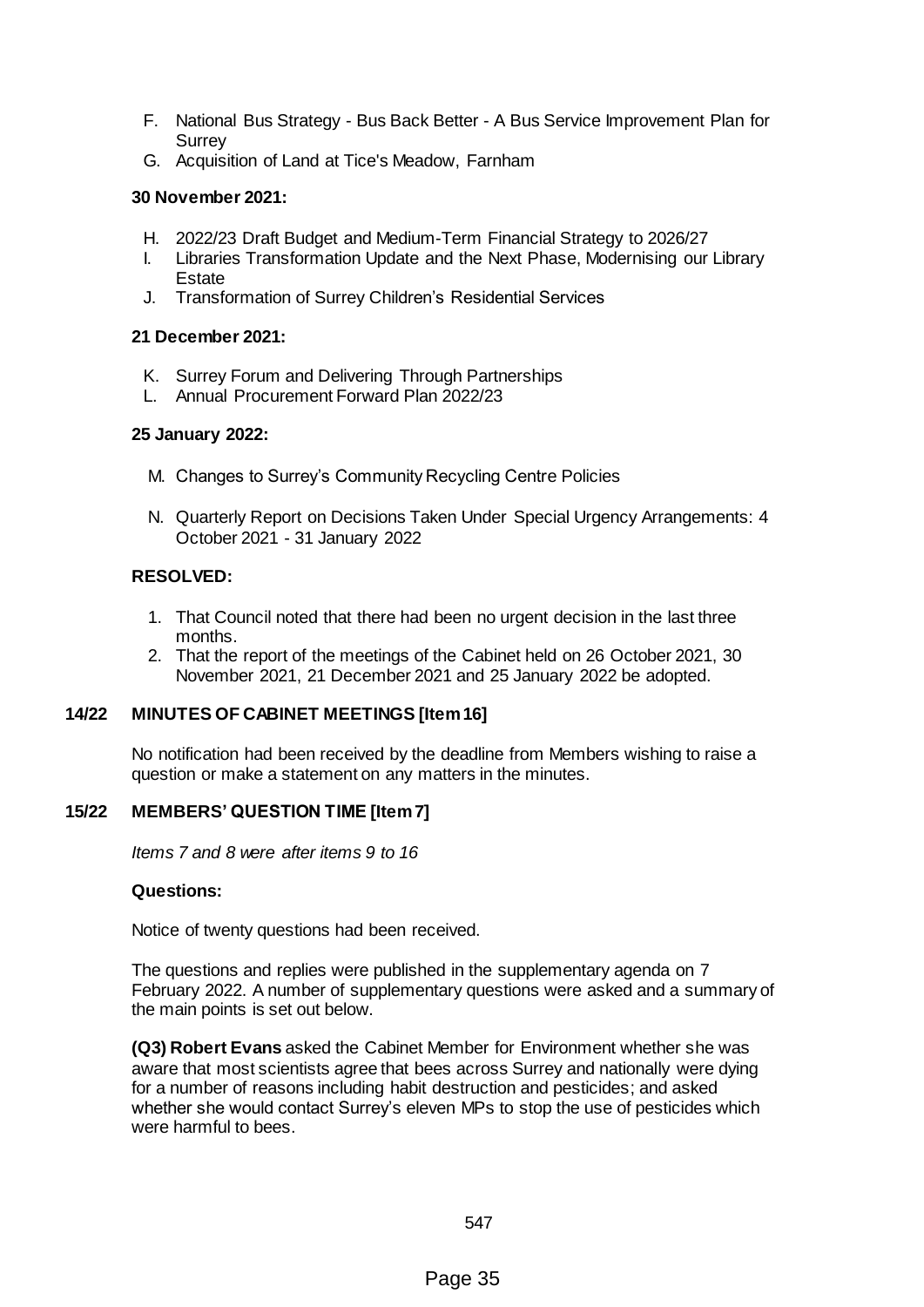The Chair asked the Cabinet Member to confirm whether there would be beehives at Woodhatch Place.

In response, the Cabinet Member for Environment explained that her day job was in conservation and biodiversity, she was happy to contact Surrey's eleven MPs and national government political parties to ensure that they were aware of Surrey's pollinator strategy and to reconsider the use of harmful pesticides to bees. She noted that she did not know the circumstances around the emergency use of the pesticide in January 2022, which she noted should be used as infrequently as possible.

The Cabinet Member responded that she was supportive of the above proposal of having beehives at Woodhatch Place as part of the Council's pollinator strategy.

**(Q4) Jonathan Essex** had no supplementary question.

**Ernest Mallett MBE** asked the Leader for a further explanation as to why the removal of the highways functions from Local and Joint Committees through new engagement methods would be better than the existing decision-making structure, as Local and Joint Committees currently engaged closely with residents. He asked whether the reason for the removal of the highways functions was that it was preferable to remove top-level decisions away from Local and Joint Committees.

**John Beckett** asked why none of the Local and Joint Committees' chairmen or vicechairmen were involved in the decision to remove the highways functions and sought assurance that they would be involved in decision-making processes going forward.

In response, the Leader noted that the matter was discussed at the recent meeting of the Communities, Environment and Highways Select Committee and that he welcomed any representations on the matter at the February meeting of the Cabinet.

**(Q5) Catherine Baart** asked the Deputy Leader and Cabinet Member for Finance and Resources whether she saw a role for residents to contribute to the Twin Track approach.

In response, the Deputy Leader and Cabinet Member for Finance and Resources explained that the point of the Twin Track approach was to provide time to develop an approach to savings and efficiencies for the future. Projects and programmes would be scrutinised and where necessary there would be consultation with residents.

**(Q7) Angela Goodwin** asked the Cabinet Member for Transport and Infrastructure whether he would provide a breakdown of how the additional £3 million in funding for road safety would be spent and where.

**Jonathan Essex** highlighted that the written response noted that there were 93 twenty miles per hour (20 mph) schemes across Surrey but the map of where those schemes were showed that there were twenty-five single streets and thirty zones. He asked how those figures added up to 93 and whether the amount of schemes which covered 1.7% of Surrey's highways by length, were dealing with the issue of speeding across Surrey or whether the Cabinet Member saw speeding to be an issue only on the particular roads with schemes.

In response, the Cabinet Member for Transport and Infrastructure noted that he would provide the breakdown of the additional £3 million in funding for road safety.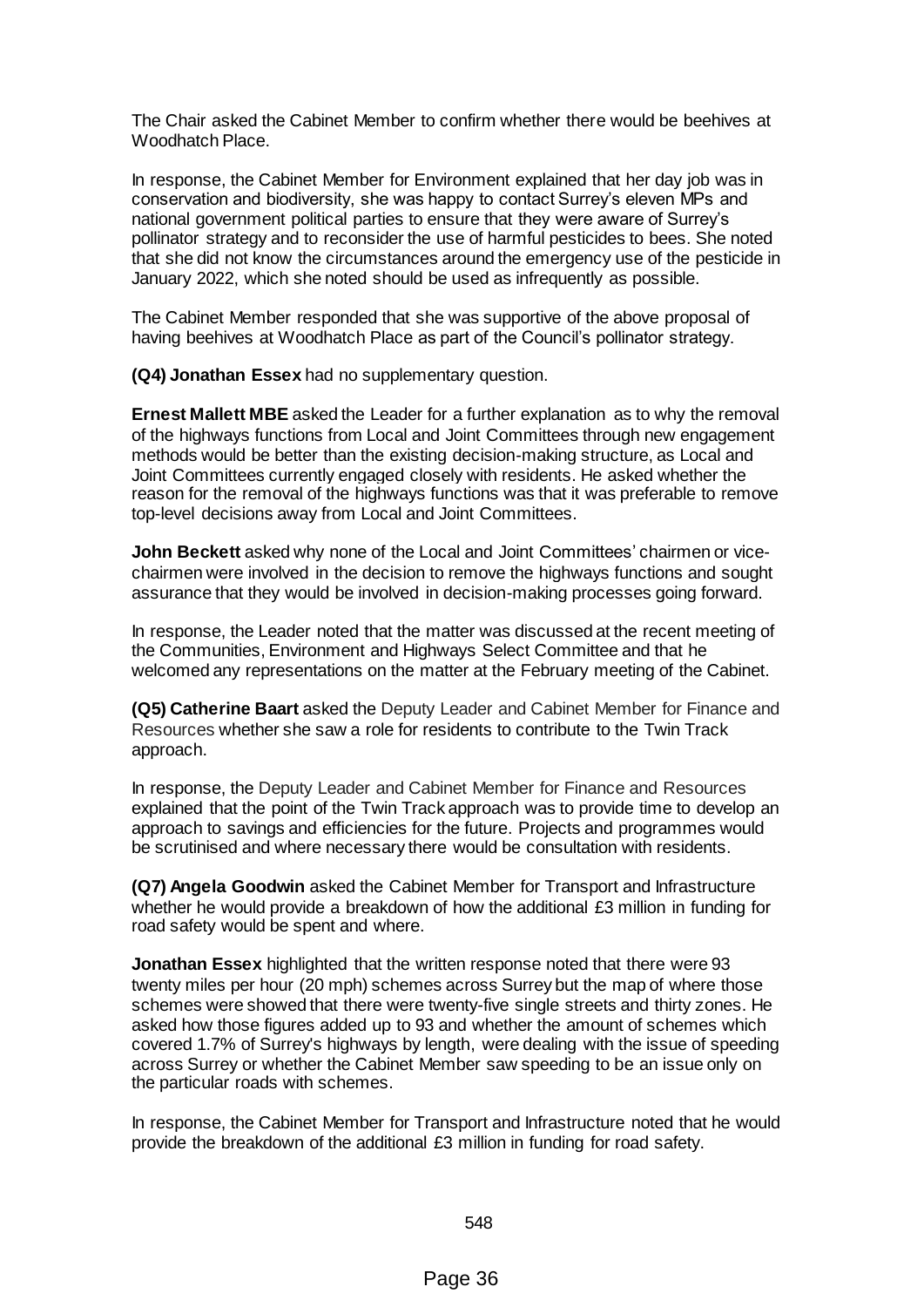The Cabinet Member assumed that the Member had read his Twitter feed recently as those figures looked familiar. He would provide the Member with an updated list of all the 20 mph zones and he explained that 20 mph zones do not alone reduce speeding, as speed reduction came from working with the police and through having the correct engineering measures in place.

Jonathan Essex clarified that he had not read any Twitter feeds but had worked those figures out himself, he noted the importance of being honest and truthful in how Members refer to each other.

The Chair agreed that Members must be courteous when referring to one another.

**(Q9) Stephen Cooksey** asked the Leader to clarify what the specific uses were for the additional £200,000 in the budget for the Communications, Engagement & Public Affairs directorate and how could that increase be justified in the current financial climate.

**Lance Spencer** asked whether he believed that the budget was sufficient to engage with residents to ensure the necessary behaviour change required for the LTP4 and the Greener Futures Climate Change Delivery Plan.

In response, the Leader noted that he would provide the breakdown following the meeting on what the additional £200,000 would be spent on. He emphasised the importance for the Council to provide timely and accurate information to residents through its Communications team, during the pandemic the Covid-19 Top Lines Brief was excellent and well-received.

The Leader noted that there were separate communications plans for delivering the Greener Futures Climate Change Delivery Plan for example and that ensuring behaviour change through communications and education was vital for residents to reduce their carbon footprint.

**(Q10) Fiona White** welcomed the Joint Venture which was an innovative way to address the issue. She highlighted the ambition to save money in agency spend as that would be important regarding the Council's revenue budget and she asked the Deputy Leader and Cabinet Member for Finance and Resources whether she would ensure that all Members receive regular reports on those savings achieved and at what rate.

**Robert King** asked the Deputy Leader and Cabinet Member if she could comment on whether the high use of agency staff was one of the main factors for poor real-term pay offerings in the budget, and whether any future savings would be used to give the lowest paid Council staff a real-term pay rise.

In response, the Deputy Leader and Cabinet Member for Finance and Resources thanked the Member for acknowledging the innovation that the Council was making. She noted that the response provided highlighted the Council's improved position by £10 million for 2021/22. She explained that the majority of the spend was on social workers and that the ongoing monitoring of how the Council was performing was included in her monthly financial reporting to the Cabinet and could be reviewed by the relevant select committee.

The Deputy Leader and Cabinet Member clarified that the spend on agency staff had no link to the Council's spend and its pay offering to its officers, she noted that the budget included a pay increase for the Council's lowest paid staff.

549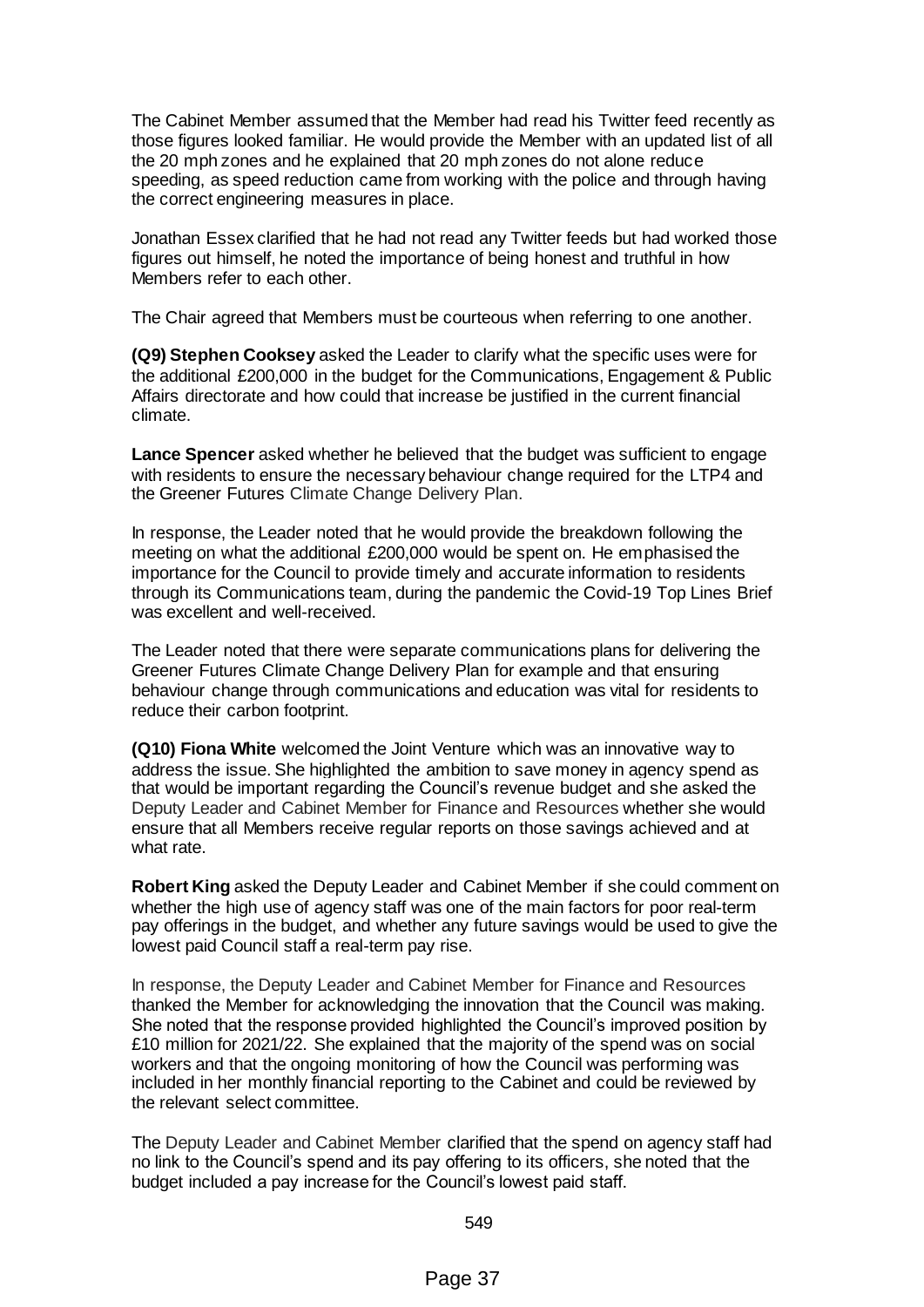**(Q11) Lance Spencer** noted that he calculated the number of people in Horsell Village that were affected by 20 mph schemes and that totalled 600 residents, that would mean that approximately across Surrey the 93, 20 mph schemes that had taken eight years to deliver would have benefited 60,000 residents. At the current speed, Surrey would have delivered 80% of its 20 mph schemes by 2140. He asked whether the Cabinet Member for Transport and Infrastructure would agree that the current slow speed was not consistent with the draft LTP4 or the Greener Futures Climate Change Delivery Plan.

**Catherine Baart** noted that the draft LTP4 stated that 20 mph would be the default speed limit for busy town centres and residential roads, and she asked how that would be implemented proactively once the LTP4 was approved.

In response, the Cabinet Member for Transport and Infrastructure did not agree with the Member's comment regarding the current speed of implementing 20 mph schemes.

The Cabinet Member explained that the Council did proactively reduce speed limits with the police and divisional Members. He noted that currently rural speed limit reductions applied to a range of speed limits from unrestricted down to 20 mph, once the LTP4 had been agreed, the Council would continue with its proactive approach.

**(Q12) Liz Townsend** welcomed the recognition that Government funding would impact on the scale and timescales in which the Council could deliver a change in public transport. She noted that residents in her division sought to know when they could see improvements in their bus services and she asked the Cabinet Member for Transport and Infrastructure to provide assurance that there was an end date in sight for the resumption of cut services and for that to be shared with her.

The Cabinet Member for Transport and Infrastructure responded that the service reduction was due to the shortage of drivers, once he hears an update from Stagecoach he would inform the Members affected.

**(Q13) Paul Follows** welcomed the initiatives outlined in the response and looked forward to seeing further detail in the future. He noted that retrofitting homes to an energy performance certificate (EPC) rating of C in line with the Government's policy, would require significant increases in funding across Surrey. That the details of the Government's funding was absent and the number of homes in Surrey that need to reach EPC rating of C was greater than the number of fuel poor homes noted in the response. He asked whether Surrey had conducted its own analysis of the magnitude of the costs needed for the decarbonisation of homes, whether Surrey had conducted an evaluation of the capacity to deliver the changes required, and whether he could have a breakdown of the £7,849 average costs of decarbonisation measures per home stated in the response; if useful, he was happy to share the data from Waverley Borough Council on the cost of the decarbonisation of homes.

The Cabinet Member for Environment welcomed that offer of the data from Waverley Borough Council. She noted that she would provide the breakdown of the £7,849 figure. She added that there were three new officer roles to focus on decarbonising homes and to progress the initiatives outlined in her response. That the Council had also allocated £150,000 to start identifying fuel poor housing and houses below the EPC rating of C. The work on decarbonising homes was progressing with resources having been put aside, whilst she did not have all the figures requested she was happy to follow up with the Member outside of the meeting.

550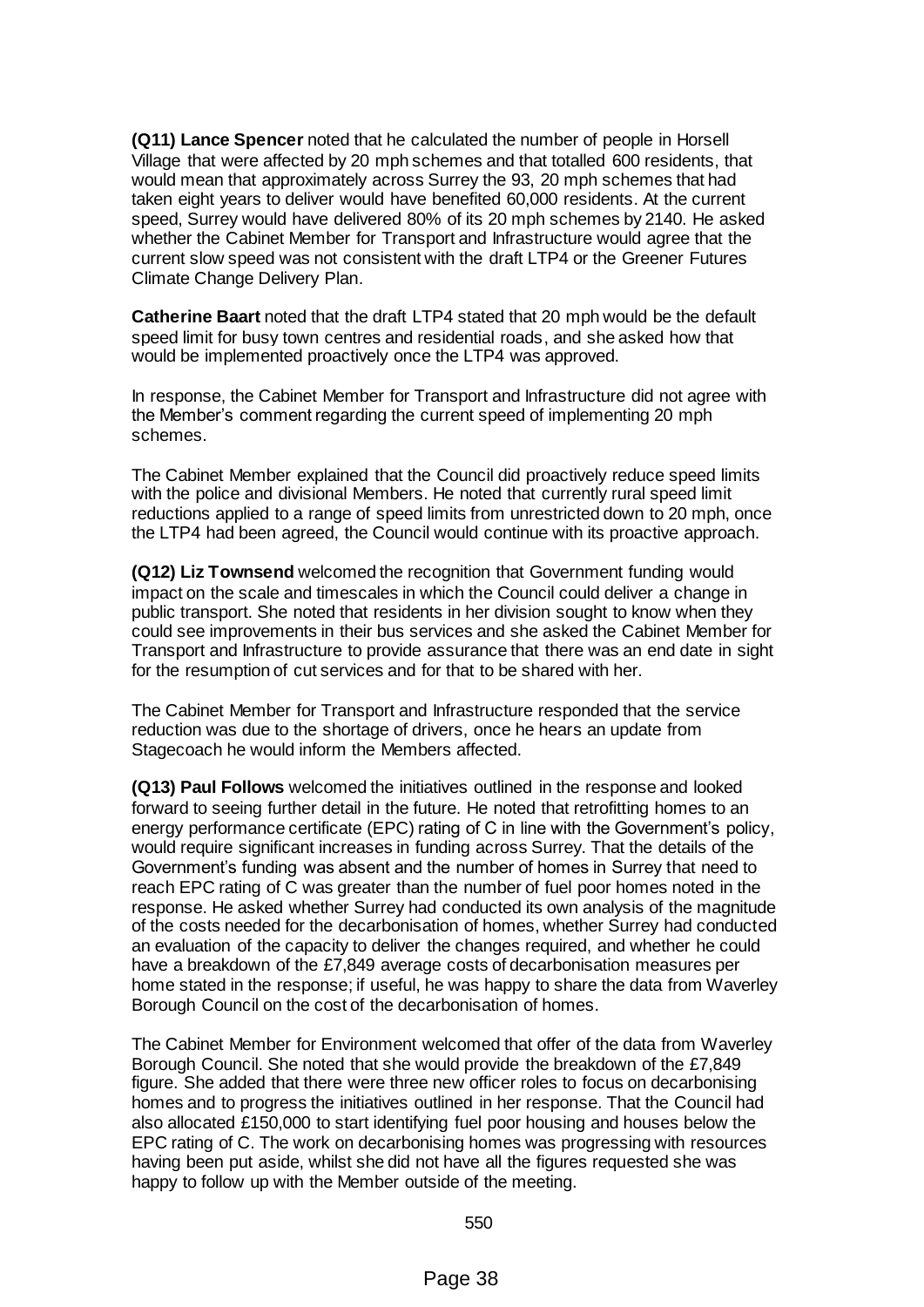**(Q14) Robert Evans** noted that the response provided referred to foodbanks, he asked whether the Leader believed that the increase in the number and usage of foodbanks was to be celebrated; and asked whether he believed that they were a long term solution to the cost of living crisis.

In response, the Leader emphasised that he did not celebrate the use of foodbanks and hoped that they were not a long-term solution to the issue of food poverty. He noted that earlier discussions had highlighted the Council's and Government's support to residents and moving out of the pandemic the Council would address such issues.

**(Q18) Stephen Cooksey**noted that the information provided in the response referred exclusively to a potential County Deal, the Levelling Up White Paper appeared to emphasise the additional resources for communities in the North and Midlands in England but failed to identify new sources of funding. He asked whether the Leader had concerns that levelling up elsewhere would result in levelling down for Surrey.

**George Potter** noted that the Government appeared to be offering a menu of three levels of devolution deals, level one: a simple joint committee of different authorities of an area, level two: a non-mayoral combined authority and level three: a mayoral combined authority with a directly elected mayor or governor. He asked the Leader whether he intended to consult with the Borough and District Councils as to the best way forward for making the most of opportunities contained within the Levelling Up White Paper.

In response, the Leader noted that he did not share those concerns, the Council would continue to lobby the Government for funding and recognised that as a relatively affluent county it should help more deprived areas in the country. That when timely, the Council would actively pursue conversations on a County Deal and make known its contributions to the wider economy. That the Council must focus on four areas: growing the local economy and supporting people to get back into work, focusing on the health and wellbeing of Surrey's residents, pursuing the initiatives set out in the budget and elsewhere such as actively pursuing the Green Futures agenda and the Council must ensure that there are thriving communities.

The Leader explained that a Surrey Delivery Board had been established and that it must be a joint effort alongside the leaders of the Borough and District Councils and the towns and parish councils. Regarding the three levels, what was important was what would be best for Surrey and that required support from all political parties to support the initiatives outlined in the budget.

**(Q19) Liz Townsend** asked the Cabinet Member for Children and Families to advise her of how many private children's homes in Surrey were in the position where the Council was not satisfied with the quality of their provision and so was not able to place any children in them.

**Jonathan Essex** noted that as a result of the review of the Ofsted monitoring reports which meant that the issues outlined in the article came to light, he asked the Cabinet Member how the Council has reviewed the way it monitors and oversees those independent children's homes; the Council must change what it does to take responsibility for its own children.